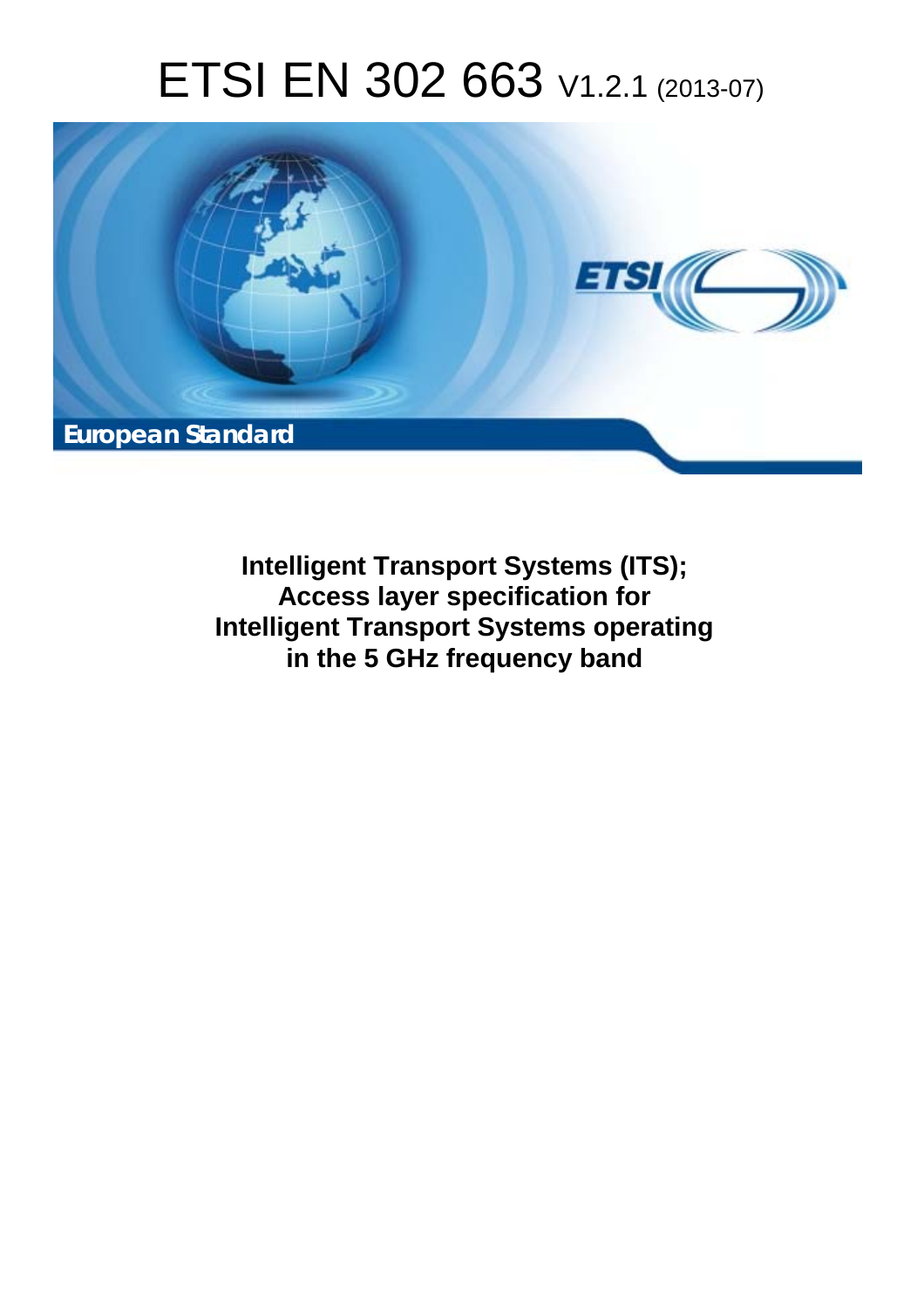Reference REN/ITS-0040028

Keywords ITS, layer 1, layer 2, MAC, profile, radio

#### *ETSI*

#### 650 Route des Lucioles F-06921 Sophia Antipolis Cedex - FRANCE

Tel.: +33 4 92 94 42 00 Fax: +33 4 93 65 47 16

Siret N° 348 623 562 00017 - NAF 742 C Association à but non lucratif enregistrée à la Sous-Préfecture de Grasse (06) N° 7803/88

#### *Important notice*

Individual copies of the present document can be downloaded from: [http://www.etsi.org](http://www.etsi.org/)

The present document may be made available in more than one electronic version or in print. In any case of existing or perceived difference in contents between such versions, the reference version is the Portable Document Format (PDF). In case of dispute, the reference shall be the printing on ETSI printers of the PDF version kept on a specific network drive within ETSI Secretariat.

Users of the present document should be aware that the document may be subject to revision or change of status. Information on the current status of this and other ETSI documents is available at <http://portal.etsi.org/tb/status/status.asp>

If you find errors in the present document, please send your comment to one of the following services: [http://portal.etsi.org/chaircor/ETSI\\_support.asp](http://portal.etsi.org/chaircor/ETSI_support.asp)

#### *Copyright Notification*

No part may be reproduced except as authorized by written permission. The copyright and the foregoing restriction extend to reproduction in all media.

> © European Telecommunications Standards Institute 2013. All rights reserved.

**DECT**TM, **PLUGTESTS**TM, **UMTS**TM and the ETSI logo are Trade Marks of ETSI registered for the benefit of its Members. **3GPP**TM and **LTE**™ are Trade Marks of ETSI registered for the benefit of its Members and of the 3GPP Organizational Partners.

**GSM**® and the GSM logo are Trade Marks registered and owned by the GSM Association.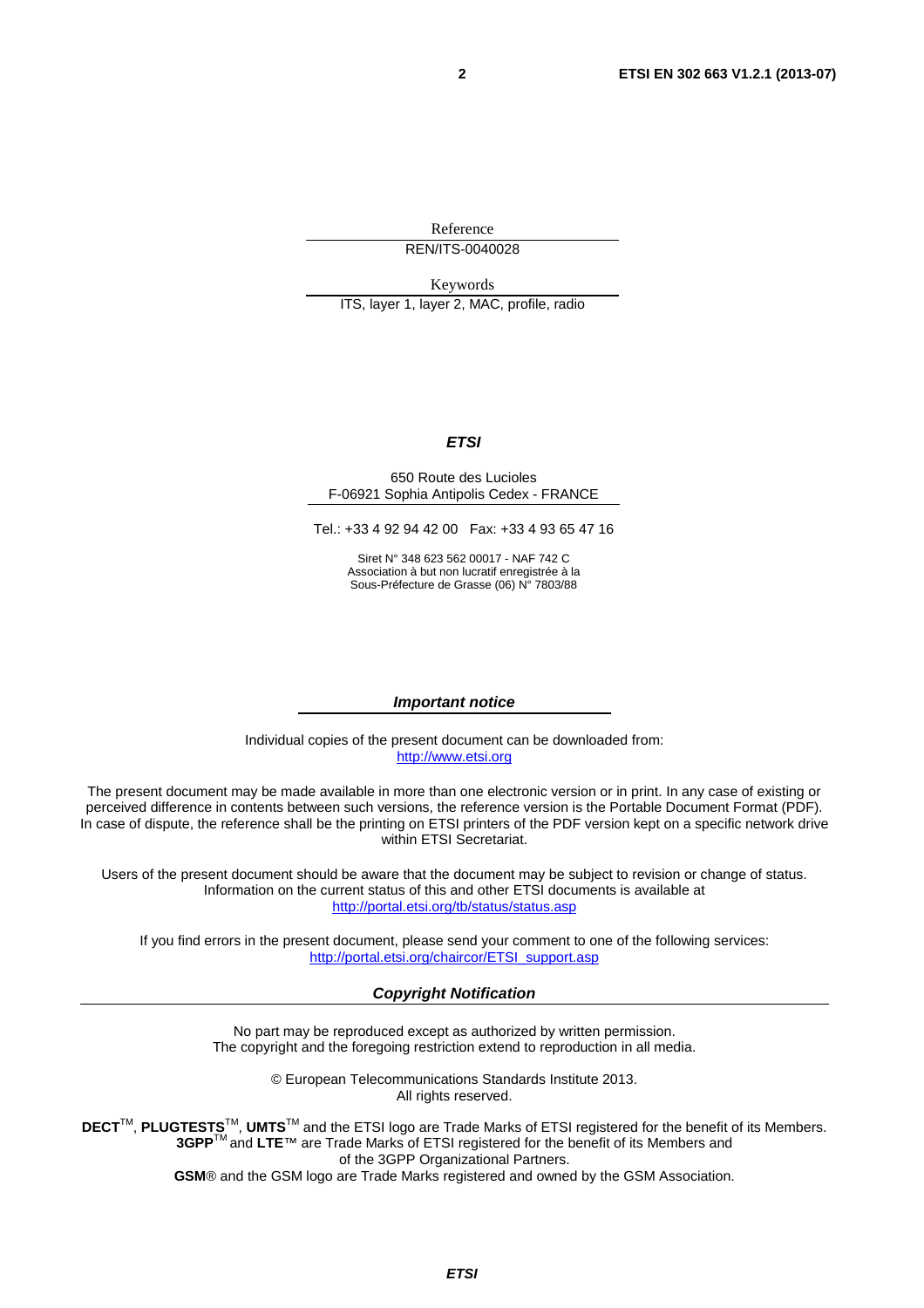# Contents

|                                     | <b>Annex D</b> (informative): |  |
|-------------------------------------|-------------------------------|--|
|                                     | <b>Annex C</b> (informative): |  |
| B.5                                 |                               |  |
| <b>B.4.3</b><br><b>B.4.4</b>        |                               |  |
| B.4<br><b>B.4.1</b><br><b>B.4.2</b> |                               |  |
| B.3                                 |                               |  |
| B.2                                 |                               |  |
| B.1                                 |                               |  |
|                                     | <b>Annex B (informative):</b> |  |
|                                     | <b>Annex A (normative):</b>   |  |
| 6                                   |                               |  |
| 5.1<br>5.2                          |                               |  |
| 5                                   |                               |  |
| 4.6                                 |                               |  |
| 4.4<br>4.5                          |                               |  |
| 4.2.5<br>4.3                        |                               |  |
| 4.2.4                               |                               |  |
| 4.2.2<br>4.2.3                      |                               |  |
| 4.2.1                               |                               |  |
| 4.1<br>4.2                          |                               |  |
| 4                                   |                               |  |
| 3.2<br>3.3                          |                               |  |
| 3.1                                 |                               |  |
| 3                                   |                               |  |
| 2.1<br>2.2                          |                               |  |
| 2                                   |                               |  |
| $\mathbf{I}$                        |                               |  |
|                                     |                               |  |
|                                     |                               |  |
|                                     |                               |  |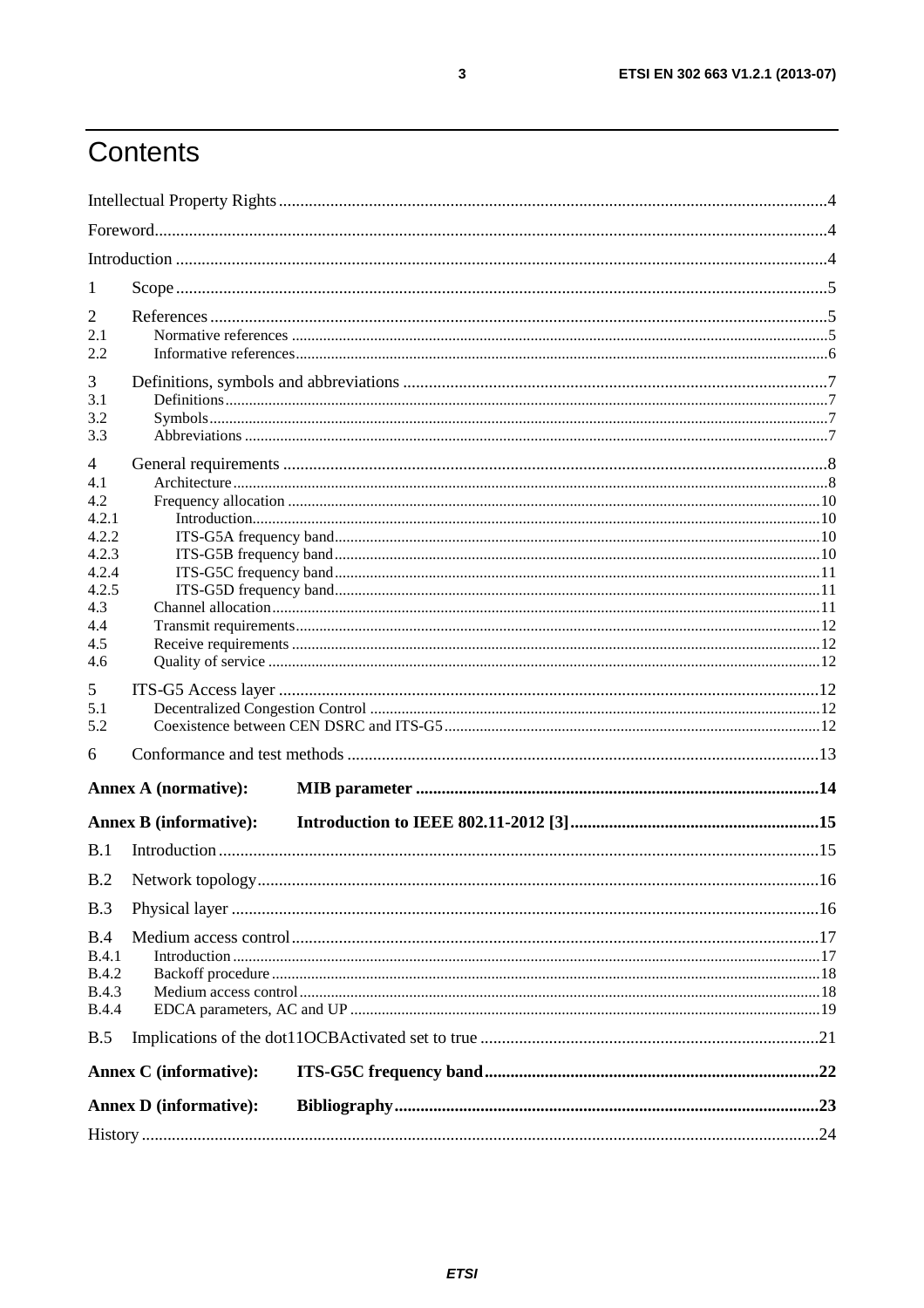## Intellectual Property Rights

IPRs essential or potentially essential to the present document may have been declared to ETSI. The information pertaining to these essential IPRs, if any, is publicly available for **ETSI members and non-members**, and can be found in ETSI SR 000 314: *"Intellectual Property Rights (IPRs); Essential, or potentially Essential, IPRs notified to ETSI in respect of ETSI standards"*, which is available from the ETSI Secretariat. Latest updates are available on the ETSI Web server ([http://ipr.etsi.org\)](http://webapp.etsi.org/IPR/home.asp).

Pursuant to the ETSI IPR Policy, no investigation, including IPR searches, has been carried out by ETSI. No guarantee can be given as to the existence of other IPRs not referenced in ETSI SR 000 314 (or the updates on the ETSI Web server) which are, or may be, or may become, essential to the present document.

### Foreword

This European Standard (EN) has been produced by ETSI Technical Committee Intelligent Transport Systems (ITS).

| <b>National transposition dates</b>                                                       |                 |  |  |  |
|-------------------------------------------------------------------------------------------|-----------------|--|--|--|
| Date of adoption of this EN:                                                              | 2 July 2013     |  |  |  |
| Date of latest announcement of this EN (doa):                                             | 31 October 2013 |  |  |  |
| Date of latest publication of new National Standard<br>or endorsement of this EN (dop/e): | 30 April 2014   |  |  |  |
| Date of withdrawal of any conflicting National Standard (dow):                            | 30 April 2014   |  |  |  |

### Introduction

The present document is outlining the two lowest layers - physical layer and data link layer - in the protocol stack for supporting vehicle-to-vehicle communications in an *ad hoc* network to be used at the 5,9 GHz frequency band allocated in Europe. The two lowest layers are termed access layer in the present document and the technology specified for the access layer is collectively called ITS-G5. The ITS-G5 standard is using already existing standards for communications. The data link layer is divided into two sublayers; medium access control and logical link control. The physical layer and the medium access control layer are covered in IEEE 802.11-2012 [3]. The logical link control is based on the IEEE/ISO/IEC 8802-2-1998 [5]. The ITS-G5 standard also adds features for decentralized congestion control (DCC) methods TS 102 687 [8] to control the network load and avoid unstable behaviour.

By setting the management information base (MIB) parameter dot11OCBActivated to true in IEEE 802.11-2012 [3] a new capability is introduced namely the possibility to communicate outside the context of a basic service set (BSS), which is the smallest building block of a 802.11 network. Communication outside the BSS implies that neither authentication/association procedures nor security mechanisms are supported. Further, no access point functionality is present. The disable of these features also affects other built-in features of IEEE 802.11-2012 [3]. The requirement that nodes should share a common clock is no longer valid while dot11OCBActivated is true. Further, scanning of available frequency channels for joining a BSS is also disabled implying that communication outside the context of the BSS requires that a node is configured for a predetermined frequency channel where more information about other available frequency channels can be obtained.

NOTE: IEEE has compiled a new version of the 802.11 standard where all approved amendments produced between 2007 and 2011 have been enrolled in the base standard including 802.11p. This new version called IEEE 802.11-2012 [3] was approved in March 2012. Due to this new version of 802.11 the 802.11p amendment is classified as superseded.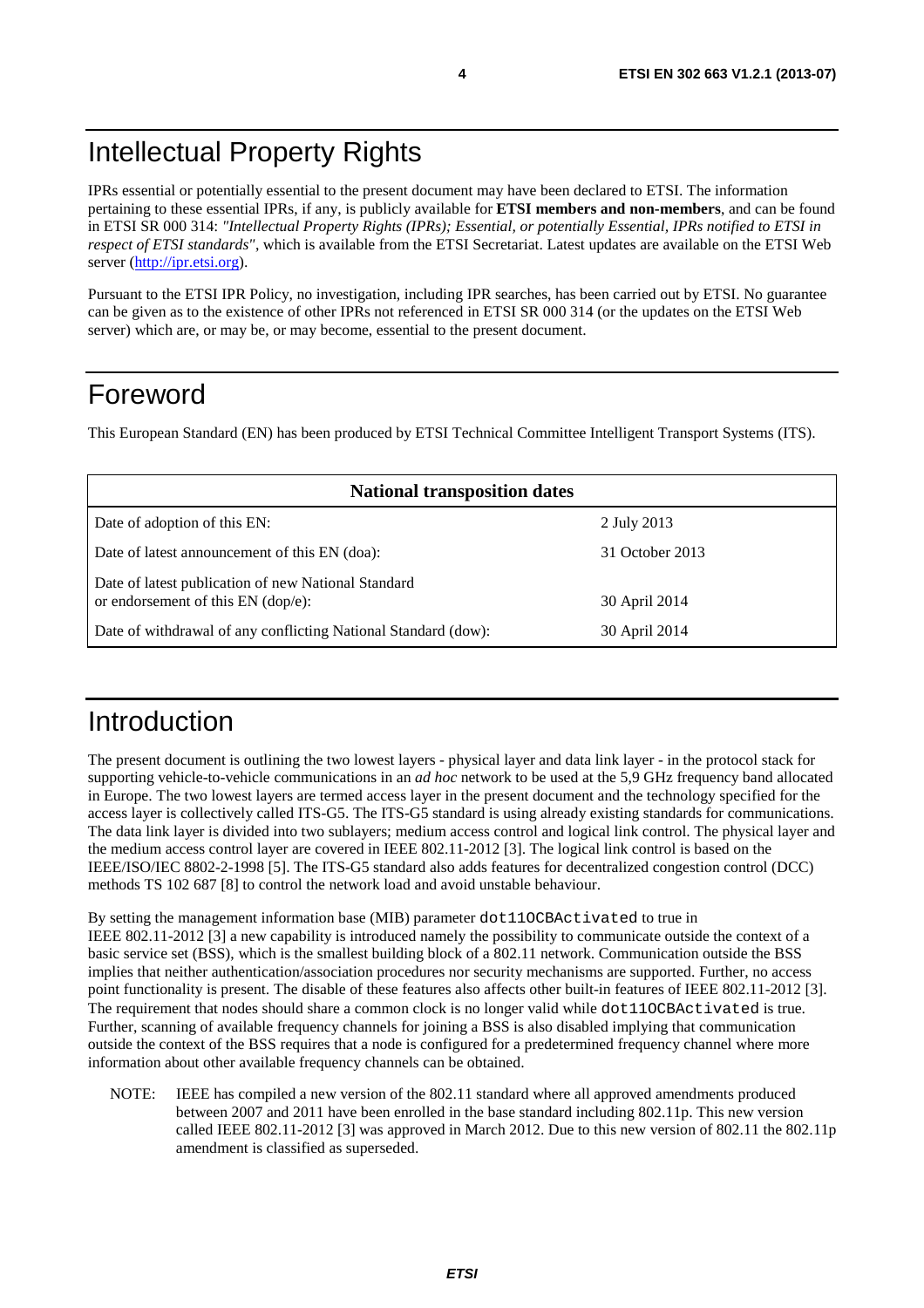# 1 Scope

The scope of the present document is to define the two lowest layers, physical layer and the data link layer, grouped into the access layer of the ITS station reference architecture EN 302 665 [i.8]. The access layer technology that is specified in the present document is collectively called ITS-G5. It is part of the communication stack supporting data exchange between mobile stations without prior network set-up, i.e. *ad hoc* mode, for the following frequency bands in Europe:

- ITS-G5A: Operation of ITS-G5 in European ITS frequency bands dedicated to ITS for safety related applications in the frequency range 5,875 GHz to 5,905 GHz.
- ITS-G5B: Operation in European ITS frequency bands dedicated to ITS non-safety applications in the frequency range 5,855 GHz to 5,875 GHz.
- ITS-G5D: Operation of ITS applications in the frequency range 5,905 GHz to 5,925 GHz.

The ITS-G5 technology is based on IEEE 802.11-2012 [3] and IEEE/ISO/IEC 8802-2-1998 [5]. By setting the MIB variable dot11OCBActivated to true in IEEE 802.11-2012 [3] communication outside the context of a BSS is possible. This type of communication allows for immediate exchange of data frames, avoiding the management overhead used with the establishment of a network. All requirements in IEEE 802.11-2012 [3] associated with communication "outside the context of a BSS" are also requirements in the present document. All optional functionality in IEEE 802.11-2012 [3] associated with communication "outside the context of a BSS" is also optional in the present document.

# 2 References

References are either specific (identified by date of publication and/or edition number or version number) or non-specific. For specific references, only the cited version applies. For non-specific references, the latest version of the reference document (including any amendments) applies.

Referenced documents which are not found to be publicly available in the expected location might be found at [http://docbox.etsi.org/Reference.](http://docbox.etsi.org/Reference)

NOTE: While any hyperlinks included in this clause were valid at the time of publication, ETSI cannot guarantee their long term validity.

### 2.1 Normative references

The following referenced documents are necessary for the application of the present document.

[1] ETSI EN 302 571 (V1.1.1): "Intelligent Transport Systems (ITS); Radiocommunications equipment operating in the 5 855 MHz to 5 925 MHz frequency band; Harmonized EN covering the essential requirements of article 3.2 of the R&TTE Directive". [2] ETSI TS 102 792 (V1.1.1): "Intelligent Transport Systems (ITS); Mitigation techniques to avoid interference between European CEN Dedicated Short Range Communication (CEN DSRC) equipment and Intelligent Transport Systems (ITS) operating in the 5 GHz frequency range". [3] IEEE 802.11-2012: "IEEE Standard for Information technology - Telecommunications and information exchange between systems - Local and metropolitan area networks-Specific requirements - Part 11: Wireless LAN Medium Access Control (MAC) and Physical Layer (PHY) Specifications". [4] IEEE 802-2001: "IEEE Standard for Local and Metropolitan Area Networks: Overview and Architecture". [5] IEEE/ISO/IEC 8802-2-1998: "Information technology -- Telecommunications and information exchange between systems -- Local and metropolitan area networks -- Specific requirements -- Part 2: Logical Link Control".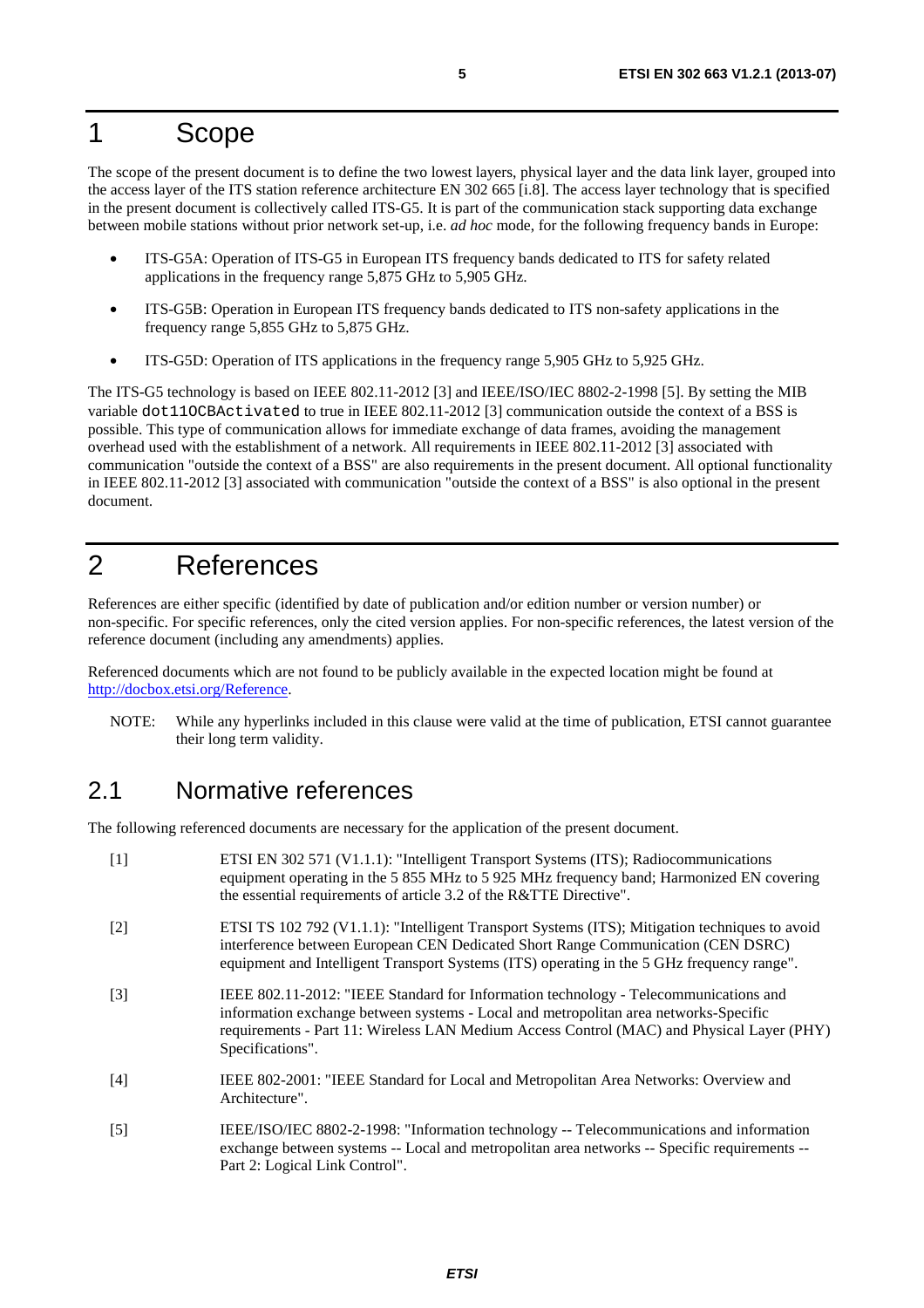- [6] ISO/IEC 7498-1:1994: "Information technology Open Systems Interconnection Basic Reference Model: The Basic Model".
- [7] Recommendation ITU-T X.691 (2008): "Information technology ASN.1 encoding rules: Specification of Packed Encoding Rules (PER)".
- [8] ETSI TS 102 687 (V1.1.1): "Intelligent Transport Systems (ITS); Decentralized Congestion Control Mechanisms for Intelligent Transport Systems operating in the 5 GHz range; Access layer part".

### 2.2 Informative references

The following referenced documents are not necessary for the application of the present document but they assist the user with regard to a particular subject area.

- [i.1] ETSI EN 300 674 (all parts): "Electromagnetic compatibility and Radio spectrum Matters (ERM); Road Transport and Traffic Telematics (RTTT); Dedicated Short Range Communication (DSRC) transmission equipment (500 kbit/s / 250 kbit/s) operating in the 5,8 GHz Industrial, Scientific and Medical (ISM) band".
- [i.2] ECC/REC/(08)01: "ECC Recommendation (08)01 on the use of the band 5855-5875 MHz for Intelligent Transport Systems (ITS)".
- [i.3] ERC/DEC(99)23: "ERC Decision of 29 November 1999 on the harmonised frequency bands to be designated for the introduction of High Performance Radio Local Area Networks (HIPERLANs)".
- [i.4] ECC/DEC(02)01: "ECC Decision of 15 March 2002 on the frequency bands to be designated for the co-ordinated introduction of Road Transport and Traffic Telematic Systems".
- [i.5] Commission Decision 2005/513/EC of 11 July 2005 on the harmonised use of radio spectrum in the 5 GHz frequency band for the implementation of wireless access systems including radio local area networks (WAS/RLANs).
- [i.6] Commission Decision 2007/90/EC of 12 February 2007 amending Decision 2005/513/EC on the harmonised use of radio spectrum in the 5 GHz frequency band for the implementation of Wireless Access Systems including Radio Local Area Networks (WAS/RLANs).
- [i.7] Commission Decision 2008/671/EC of 5 August 2008 on the harmonised use of radio spectrum in the 5 875-5 905 MHz frequency band for safety-related applications of Intelligent Transport Systems (ITS).
- [i.8] ETSI EN 302 665 (V1.1.1): "Intelligent Transport Systems (ITS); Communications Architecture".
- [i.9] ETSI TS 102 724 (V0.0.11): "Intelligent Transport Systems (ITS); Harmonized Channel Specifications for Intelligent Transport Systems operating in the 5 GHz frequency band".
- [i.10] ANSI/IEEE Std 802.1D 1998: "IEEE Standard for Information technology Telecommunications and information exchange between systems - Local and metropolitan area networks - Common specifications- Part 3: Media Access Control (MAC) Bridges".
- [i.11] IEEE 802.11p-2010: "IEEE Standard for Information technology-- Local and metropolitan area networks-- Specific requirements-- Part 11: Wireless LAN Medium Access Control (MAC) and Physical Layer (PHY) Specifications Amendment 6: Wireless Access in Vehicular Environments".
- [i.12] IEEE 802.11a-1999: "IEEE Standard for Telecommunications and Information Exchange Between Systems - LAN/MAN Specific Requirements - Part 11: Wireless Medium Access Control (MAC) and physical layer (PHY) specifications: High Speed Physical Layer in the 5 GHz band".
- [i.13] IEEE 802.11e-2005: "IEEE Standard for Information technology-- Local and metropolitan area networks-- Specific requirements-- Part 11: Wireless LAN Medium Access Control (MAC) and Physical Layer (PHY) Specifications - Amendment: Medium Access Method (MAC) Quality of Service Enhancements".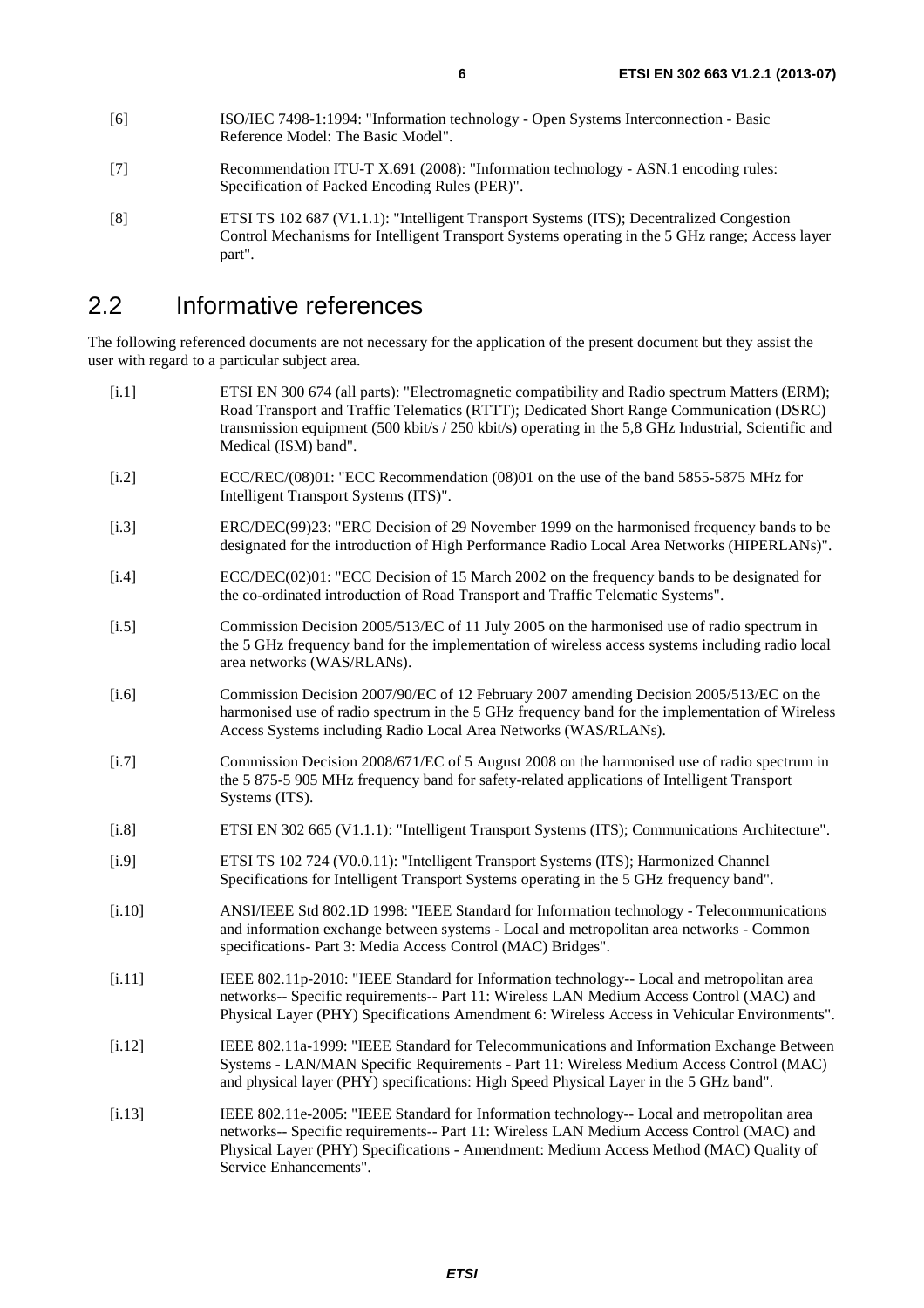- [i.14] ETSI EN 301 893 (V1.5.1): "Broadband Radio Access Networks (BRAN); 5 GHz high performance RLAN; Harmonized EN covering the essential requirements of article 3.2 of the R&TTE Directive".
- [i.15] ETSI EN 302 502 (V1.2.1): "Broadband Radio Access Networks (BRAN); 5,8 GHz fixed broadband data transmitting systems; Harmonized EN covering the essential requirements of article 3.2 of the R&TTE Directive".

# 3 Definitions, symbols and abbreviations

### 3.1 Definitions

For the purposes of the present document, the terms and definitions given in EN 302 571 [1], TS 102 792 [2], IEEE 802.11-2012 [3], IEEE 802-2001 [4], IEEE/ISO/IEC 8802-2-1998 [5], ISO/IEC 7498-1 [6], Recommendation ITU-T X.691 [7] and the following apply:

**ethertype:** identifier to the network protocol above the data link layer

**ITS-G5:** access technology to be used in frequency bands dedicated for European intelligent transport System (ITS)

**ITS-G5 Control Channel:** physical channel for ITS-G5

**ITS-G5 Service Channel:** physical channel for ITS-G5

**ITS-G5 Station:** ITS station that operates using ITS-G5 channels

### 3.2 Symbols

For the purposes of the present document, the following symbols apply:

| <i>a</i> CWmax   | Maximum value of Contention Window                   |
|------------------|------------------------------------------------------|
| <i>aCWmin</i>    | Minimum value of Contention Window                   |
| AIFS             | <b>Arbitration InterFrame Space</b>                  |
| <i>AIFSN</i>     | Arbitration InterFrame Space Number                  |
| <i>aSIFSTime</i> | Short InterFrame Space defined by the physical layer |
| aSlotTime        | A slot time defined by the physical layer            |
| CW               | <b>Contention Window</b>                             |
| $CW_{max}$       | Maximum value of Contention Window                   |
| $CW_{min}$       | Minimum value of Contention Window                   |

### 3.3 Abbreviations

For the purposes of the present document, the following abbreviations apply:

| AC           | <b>Access Category</b>                |
|--------------|---------------------------------------|
| AC BE        | <b>Access Category Best Effort</b>    |
| $AC$ $BK$    | <b>Access Category Background</b>     |
| AC VI        | <b>Access Category Video</b>          |
| AC VO        | <b>Access Category Voice</b>          |
| <b>ACK</b>   | Acknowledgment                        |
| <b>AIFS</b>  | Arbitration InterFrame Space          |
| <b>AIFSN</b> | Arbitration InterFrame Space Number   |
| AP           | <b>Access Point</b>                   |
| BE           | <b>Best Effort</b>                    |
| BK           | Background                            |
| <b>BPSK</b>  | Binary Phase Shift Keying             |
| <b>BRAN</b>  | <b>Broadband Radio Access Network</b> |
| <b>BSS</b>   | <b>Basic Service Set</b>              |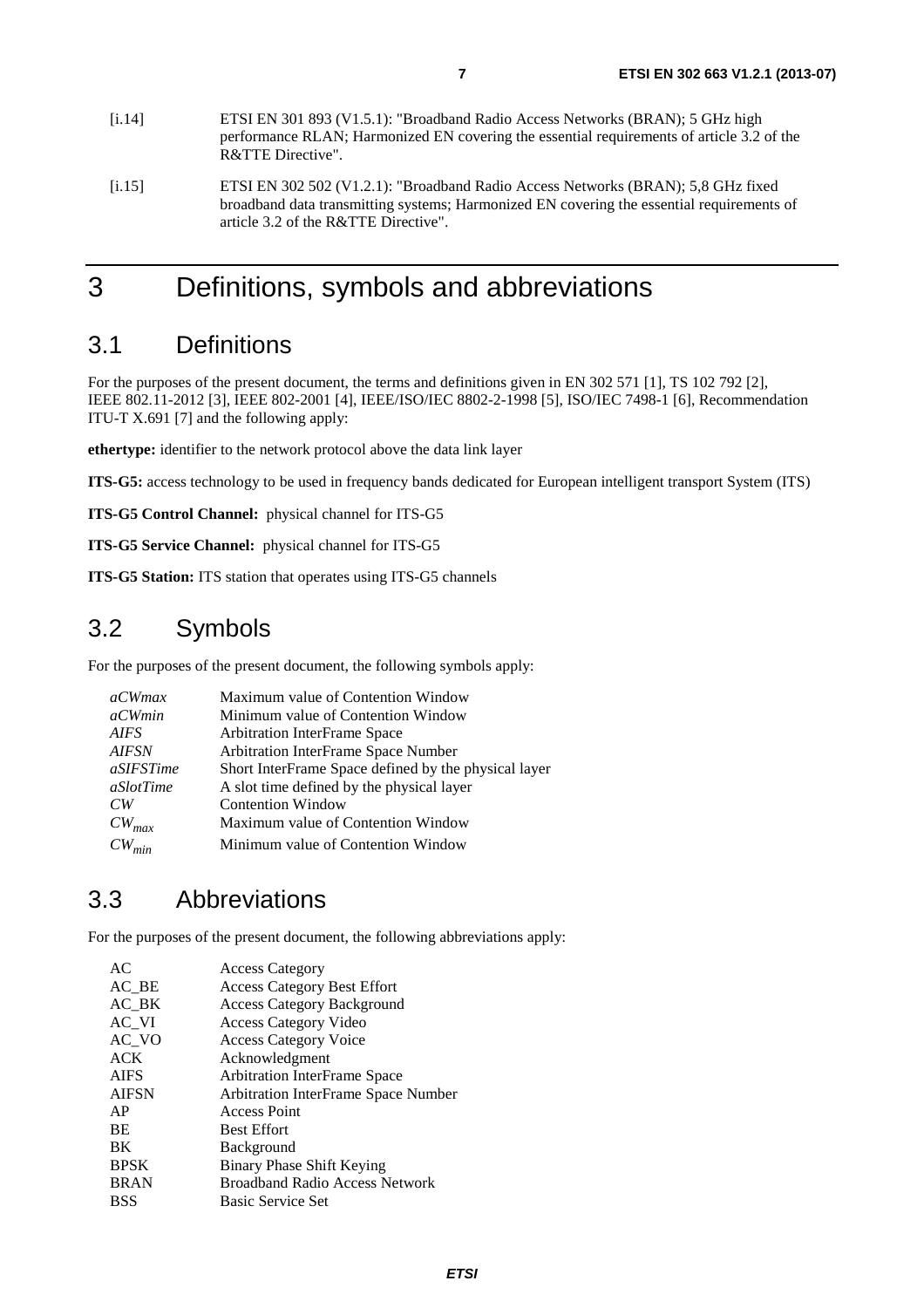| <b>BSSID</b>   | Basic Service Set Identification                       |
|----------------|--------------------------------------------------------|
| <b>CCH</b>     | <b>Control Channel</b>                                 |
| <b>CEN</b>     | European Committee for Standardisation                 |
| <b>CSMA/CA</b> | Carrier Sense Multiple Access with Collision Avoidance |
| CW             | <b>Contention Window</b>                               |
| DCC            | <b>Decentralized Congestion Control</b>                |
| <b>DCF</b>     | Distributed Coordination Function                      |
| DFS            | <b>Dynamic Frequency Selection</b>                     |
| <b>DIFS</b>    | Distributed InterFrame Space                           |
| <b>DSRC</b>    | Dedicated Short-Range Communication                    |
| ECC            | <b>Electronic Communication Committee</b>              |
| <b>EDCA</b>    | <b>Enhanced Distribution Coordination Access</b>       |
| EЕ             | <b>Excellent Effort</b>                                |
| <b>EIRP</b>    | <b>Effective Isotropic Radiated Power</b>              |
| EN             | European Norm                                          |
| G5-CCH         | <b>ITS-G5 Control Channel</b>                          |
| G5-SCH         | <b>ITS-G5 Service Channel</b>                          |
| <b>GPS</b>     | Global Positioning System                              |
| <b>IBSS</b>    | Independent Basic Service Set                          |
| <b>IEEE</b>    | Institute of Electrical and Electronics Engineers      |
| <b>ITS</b>     | <b>Intelligent Transport System</b>                    |
| ITS-G5A        | Frequency band ranging from 5 875 MHz to 5 905 MHz     |
| ITS-G5B        | Frequency band ranging from 5 855 MHz to 5 875 MHz     |
| ITS-G5C        | Frequency band ranging from 5 470 MHz to 5 725 MHz     |
| ITS-G5D        | Frequency band ranging from 5 905 MHz to 5 925 MHz     |
| LLC            | Logical Link Control                                   |
| MAC            | <b>Medium Access Control</b>                           |
| MIB            | <b>Management Information Base</b>                     |
| <b>MPDU</b>    | <b>MAC Protocol Data Unit</b>                          |
| NC             | <b>Network Control</b>                                 |
| <b>OFDM</b>    | <b>Orthogonal Frequency Division Multiplexing</b>      |
| <b>OSI</b>     | Open Systems Interconnect                              |
| <b>PHY</b>     | Physical layer                                         |
| <b>PLCP</b>    | Physical Layer Convergence Protocol                    |
| <b>PPDU</b>    | PLCP Protocol Data Unit                                |
| <b>PSDU</b>    | <b>PLCP</b> Service Data Unit                          |
| QAM            | Quadrature Amplitude Modulation                        |
| QoS            | Quality of Service                                     |
| <b>QPSK</b>    | Quadrature Phase Shift Keying                          |
| RLAN           | Radio Local Area Network                               |
| <b>SNAP</b>    | <b>SubNetwork Access Protocol</b>                      |
| <b>TPC</b>     | <b>Transmit Power Control</b>                          |
| TR             | <b>Technical Report</b>                                |
| <b>TS</b>      | <b>Technical Specification</b>                         |
| TX             | Transmitter                                            |
| UP             | <b>User Priority</b>                                   |
| VI             | Video                                                  |
| V <sub>O</sub> | Voice                                                  |
| <b>WLAN</b>    | Wireless Local Area Network                            |

# 4 General requirements

### 4.1 Architecture

Figure 1 shows the ITS station reference architecture EN 302 665 [i.8]. The present document specifies one access technology for cooperative ITS namely ITS-G5 based on IEEE 802.11-2012 [3]. The access layer of the ITS station reference architecture includes both the physical layer and the data link layer of the OSI model.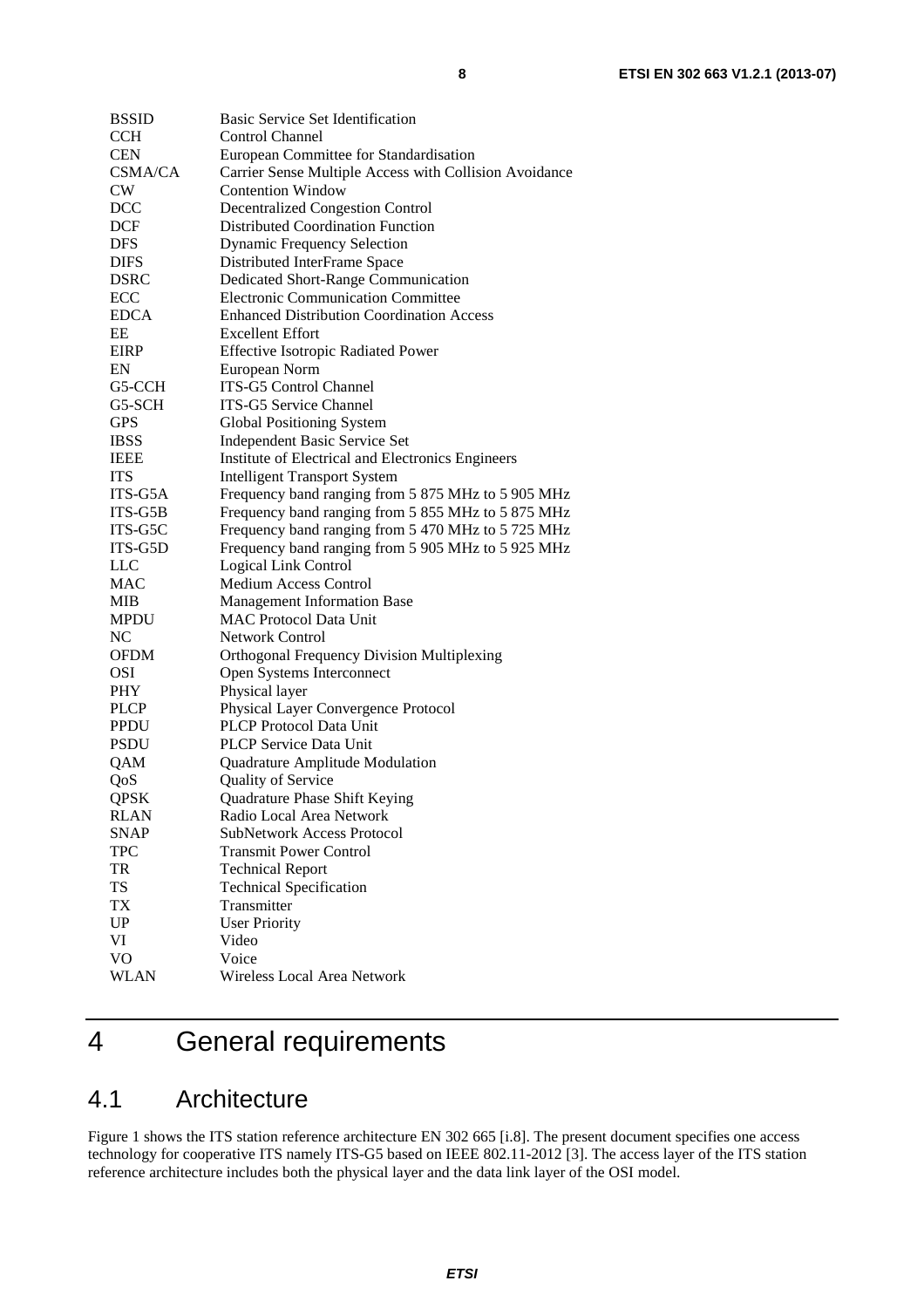

**Figure 1: ITS station reference architecture** 

In Figure 2 the ITS-G5 access layer architecture is outlined. The security entity shown in Figure 1 is included as a part of the management entity EN 302 665 [i.8].



**Figure 2: ITS-G5 access layer architecture** 

An ITS-G5 station shall be compliant with the following IEEE standards:

- 1) The physical (PHY) layer orthogonal frequency division multiplexing (OFDM) as defined in clause 18 of IEEE 802.11-2012 [3].
- 2) The medium access control (MAC) layer functionality as defined in IEEE 802.11-2012 [3] by setting the MIB parameter dot11OCBActivated to true enabling communication outside the context of a basic service set (BSS).
- 3) The logical link control (LLC) as defined in IEEE/ISO/IEC 8802-2-1998 [5] and the mode of operation is set to Type 1 - unacknowledged connectionless mode.
- 4) The subnetwork access protocol (SNAP) as defined in IEEE 802-2001 [4].

An ITS-G5 station shall comply to the functionality defined in clause 5 ITS-G5 Access layer.

The SNAP provides the possibility to distinguish between different network protocols through EtherTypes.

In annex B an informative introduction to IEEE 802.11-2012 [3], where the MIB parameter dot110CBActivated is set to true, is given to facilitate the reading of the present document.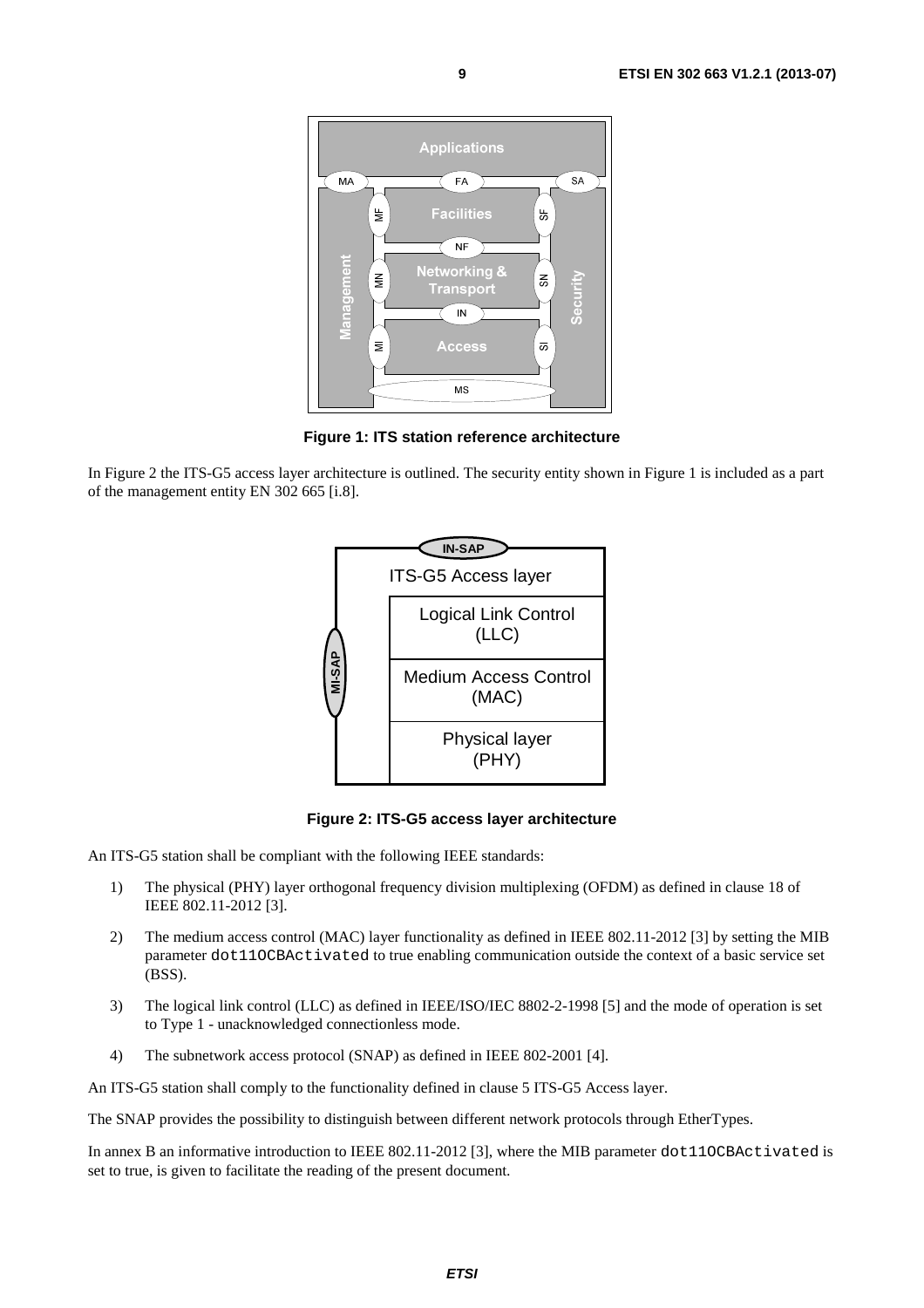### 4.2 Frequency allocation

### 4.2.1 Introduction

Table 1 shows the frequency ranges, related regulatory requirements, intended usage and harmonized standards to be used for cooperative ITS within the European Union.

|         | <b>Frequency range</b><br>[MHz] | Usage                                   | <b>Regulation</b>                                                                                  | <b>Harmonized</b><br>standard |
|---------|---------------------------------|-----------------------------------------|----------------------------------------------------------------------------------------------------|-------------------------------|
| ITS-G5D | 5 905 to 5 925                  | Future ITS applications                 | ECC Decision ECC/DEC(02)01 [i.4]                                                                   | EN 302 571 [1]                |
| ITS-G5A | 5 875 to 5 905                  | ITS road safety related<br>applications | Commission Decision 2008/671/EC [i.7]                                                              | EN 302 571 [1]                |
| ITS-G5B | 5 855 to 5 875                  | ITS non-safety<br>applications          | <b>IECC Recommendation</b><br>ECC/REC/(08)01 [i.2]                                                 | EN 302 571 [1]                |
| ITS-G5C | 5470 to 5725                    | RLAN (BRAN, WLAN)                       | ERC Decision ERC/DEC(99)23 [i.3]<br>Commission Decisions 2005/513/EC [i.5]<br>and 2007/90/EC [i.6] | EN 301 893 [i.14]             |

NOTE: The Commission Decision 2008/671/ECC [i.7] is in line with the ECC Decision ECC/DEC(02)01 [i.4].

Figure 3 illustrates the channel allocation in the 5 GHz range for the frequency bands listed in Table 1. It also shows the European bands for Dedicated Short Range Communication (DSRC), which in Europe refers to the EN 300 674 [i.1] used for electronic toll collection (so called CEN DSRC), for instance. DSRC is regulated by the ECC Decision ECC/DEC(02)01 [i.4].



**Figure 3: Channel allocation for the 5 GHz frequency range** 

### 4.2.2 ITS-G5A frequency band

The ITS-G5A frequency band is set aside for ITS road traffic safety applications and it is only allowed to be used by ITS-G5 compliant stations as specified in the present document.

### 4.2.3 ITS-G5B frequency band

The ITS-G5B frequency band is set aside for ITS non-safety road traffic applications and it is only allowed to be used by ITS-G5 compliant stations as specified in the present document.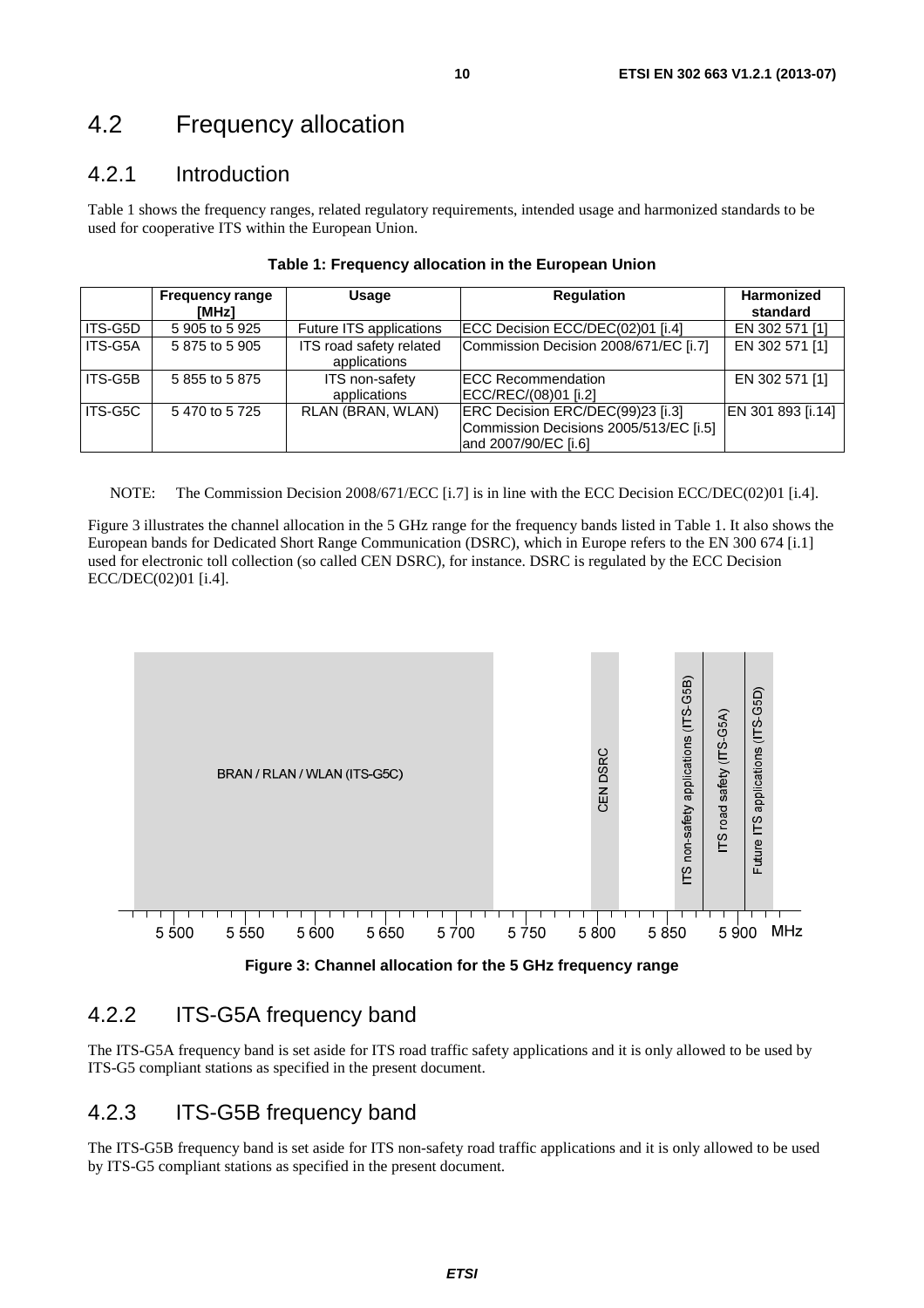### 4.2.4 ITS-G5C frequency band

The conditions for using the ITS-G5C band are given in the Commission Decisions 2005/513/EC [i.5] and 2007/90/EC [i.6]. The technical requirements for this band are detailed in EN 301 893 [i.14].

NOTE: The ITS-G5C band is also referred to broadband radio access networks (BRAN), radio local area network (RLAN) and wireless local area network (WLAN).

Operation in the RLAN band requires transmit power control (TPC), a procedure for dynamic frequency selection (DFS) and uniform spreading, in order to detect signals from radar systems and to avoid co-channel interference. This functionality is not supported when setting the MIB parameter dot11OCBActivated to true. Therefore, it is not possible to use the ITS-G5 stations for communication in the ITS-G5C band outside the context of a basic service set, the rationale behind this is detailed in the informative annex C.

### 4.2.5 ITS-G5D frequency band

This frequency band is set aside for future usage of ITS road traffic applications and it is allowed to be used by ITS-G5 compliant stations as specified in the present document.

### 4.3 Channel allocation

Channel allocation shall be as specified in Table 1. One physical channel is allocated to be the control channel (CCH), termed G5-CCH. Seven fixed service channels and one variable physical service channel are identified as G5-SCHs.

| <b>Channel type</b>                                                                                                 | <b>Centre</b>     | <b>IEEE 802.11-</b> | <b>Channel</b> | Default data    | TX power limit | <b>TX power</b> |  |
|---------------------------------------------------------------------------------------------------------------------|-------------------|---------------------|----------------|-----------------|----------------|-----------------|--|
|                                                                                                                     | frequency         | 2012 [3] channel    | spacing        | rate            |                | density limit   |  |
|                                                                                                                     |                   | number              |                |                 |                |                 |  |
| G5-CCH                                                                                                              | 5 900 MHz         | 180                 | 10 MHz         | 6 Mbit/s        | 33 dBm EIRP    | 23 dBm/MHz      |  |
| G5-SCH <sub>2</sub>                                                                                                 | 5 890 MHz         | 178                 | $10$ MHz       | 12 Mbit/s       | 23 dBm EIRP    | 13 dBm/MHz      |  |
| G5-SCH1                                                                                                             | 5 880 MHz         | 176                 | 10 MHz         | 6 Mbit/s        | 33 dBm EIRP    | 23 dBm/MHz      |  |
| G5-SCH3                                                                                                             | 5870 MHz          | 174                 | 10 MHz         | 6 Mbit/s        | 23 dBm EIRP    | 13 dBm/MHz      |  |
| G5-SCH4                                                                                                             | 5 860 MHz         | 172                 | $10$ MHz       | 6 Mbit/s        | 0 dBm EIRP     | $-10$ dBm/MHz   |  |
| G5-SCH5                                                                                                             | 5 910 MHz         | 182                 | 10 MHz         | 6 Mbit/s        | 0 dBm EIRP     | $-10$ dBm/MHz   |  |
| G5-SCH6                                                                                                             | 5 920 MHz         | 184                 | 10 MHz         | 6 Mbit/s        | 0 dBm EIRP     | $-10$ dBm/MHz   |  |
| G5-SCH7                                                                                                             | As described in   | 94 to 145           | several        | dependent on    | 30 dBm EIRP    | 17 dBm/MHz      |  |
|                                                                                                                     | EN 301 893 [i.14] |                     |                | channel spacing | (DFS master)   |                 |  |
|                                                                                                                     | for the band      |                     |                |                 | 23 dBm EIRP    | 10 dBm/MHz      |  |
|                                                                                                                     | 5470 MHz to       |                     |                |                 | (DFS slave)    |                 |  |
|                                                                                                                     | 5725 MHz          |                     |                |                 |                |                 |  |
| NOTE:<br>With respect to emission limits (power limit/power density limit), the more stringent requirement applies. |                   |                     |                |                 |                |                 |  |

#### **Table 2: European channel allocation**

The usage of G5-CCH and G5-SCH1 to G5-SCH2 are dedicated basically for ITS road safety. G5-SCH3 to G5-SCH5 are essentially dedicated for ITS road traffic efficiency. A more detailed description of usage is defined in TS 102 724 [i.9]. In Table 3 the different physical channels are mapped to the frequency ranges found in Table 1 for clarification.

|                | <b>Channel type</b> | <b>Frequency range [MHz]</b> | <b>IEEE channel number</b> |
|----------------|---------------------|------------------------------|----------------------------|
|                | G5-CCH              | 5 895 to 5 905               | 180                        |
| <b>ITS-G5A</b> | G5-SCH <sub>2</sub> | 5 885 to 5 895               | 178                        |
|                | G5-SCH1             | 5875 to 5885                 | 176                        |
| <b>ITS-G5B</b> | G5-SCH3             | 5 865 to 5 875               | 174                        |
|                | G5-SCH4             | 5 855 to 5 865               | 172                        |
| <b>ITS-G5C</b> | G5-SCH7             | 5470 to 5725                 | 94 to 145                  |
| <b>ITS-G5D</b> | G5-SCH5             | 5 905 to 5 915               | 182                        |
| <b>ITS-G5D</b> | G5-SCH6             | 5 915 to 5 925               | 184                        |

#### **Table 3: European channel allocation**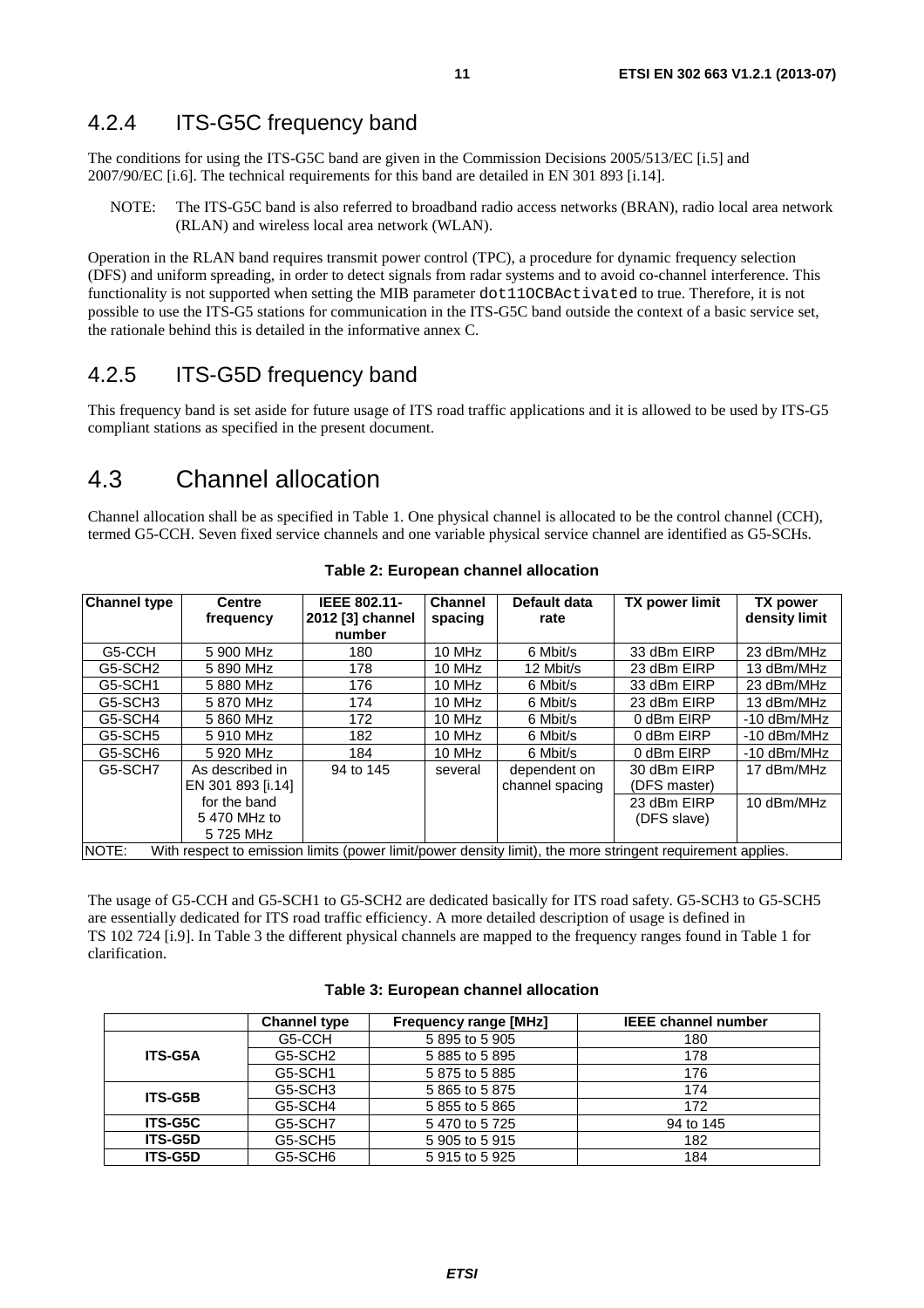In Figure 4 the channel types with the maximum power density limit for each channel according to Table 2 is depicted for ITS-G5A, ITS-G5B, and ITS-G5D.



**Figure 4: Maximum limit of mean spectral power density for each channel type in ITS-G5A, ITS-G5B, and ITS-G5D** 

### 4.4 Transmit requirements

Transmit power of an ITS-G5 station operating in the ITS-G5A, ITS-G5B or ITS-G5D frequency bands shall be controlled by mechanism based on the DCC as defined in TS 102 687 [8] and clause 5.

### 4.5 Receive requirements

The receiver requirements for ITS-G5 are defined by regulation in EN 302 571 [1].

### 4.6 Quality of service

An ITS-G5 station shall transmit data using EDCA as defined in clause 9.19.2 of IEEE 802.11-2012 [3]. The EDCA default values are static for all ITS-G5 stations and not negotiated before transmission. The default values are found in Table 8-106 in IEEE 802.11-2012 [3], also found in Table B.6. The usage of the queues as defined in Table B.6 is described in TS 102 687 [8].

# 5 ITS-G5 Access layer

### 5.1 Decentralized Congestion Control

ITS applications, in particular safety-related applications, have high requirements on the reliability and the latency of the data transmission. Due to the MAC protocol of IEEE 802.11-2012 [3], and the limited bandwidth of ITS-G5, the data load on the wireless channels can exceed the available capacity in some situations. Therefore, decentralized congestion control (DCC) methods as specified in TS 102 687 [8] are required in ITS-G5 stations in order to control the channel load and avoid unstable behaviour of the system.

### 5.2 Coexistence between CEN DSRC and ITS-G5

ITS-G5 stations shall avoid to interfere with CEN DSRC, see Figure 3. Therefore, mitigation techniques are required for ITS-G5 stations. They are specified in TS 102 792 [2].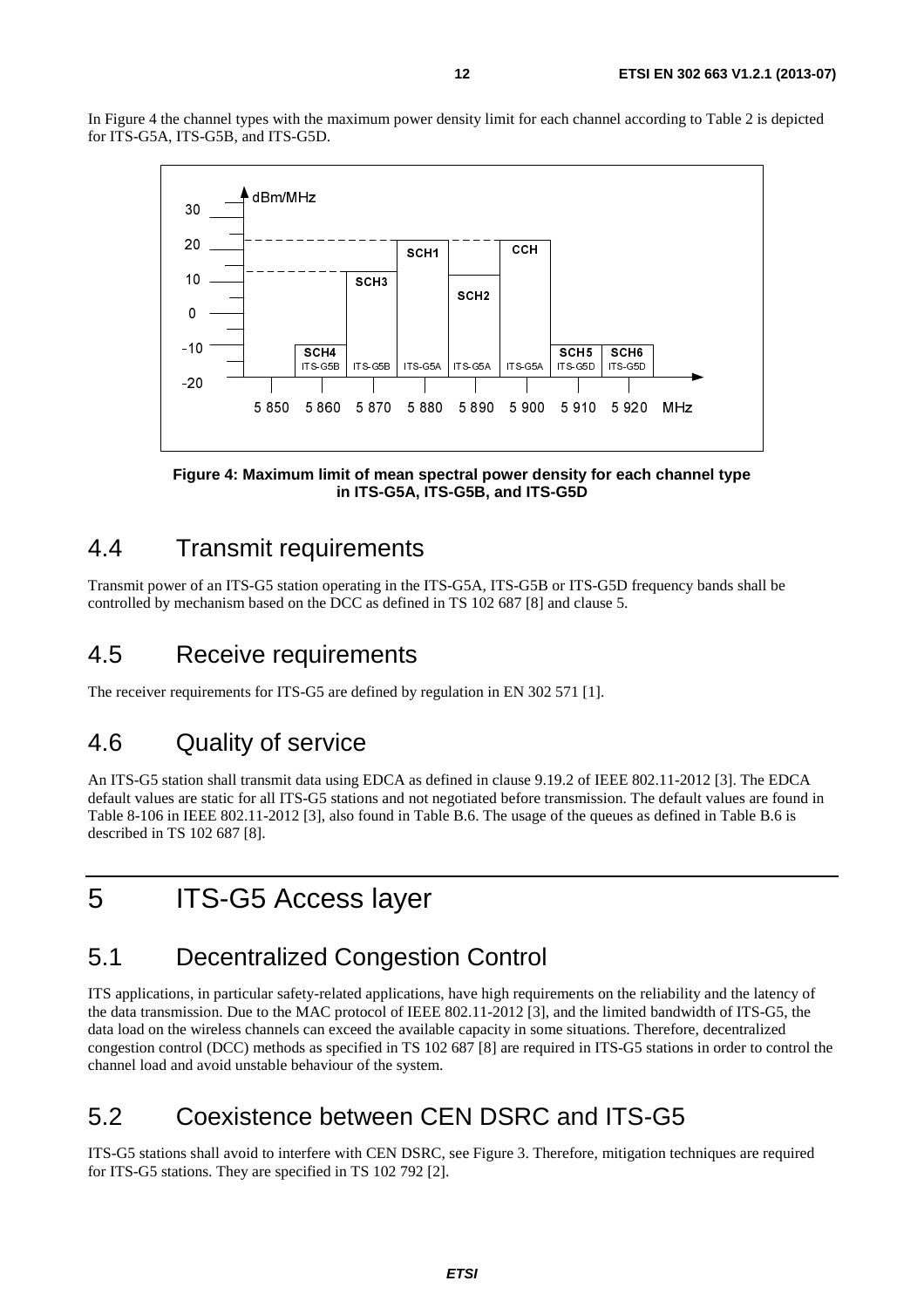# 6 Conformance and test methods

Declaration of conformity of the ITS-G5 physical layer with European Harmonized Standards shall be done according to EN 302 571 [1].

Conformance and test methods for the ITS-G5 communication protocols are not specified in the present document.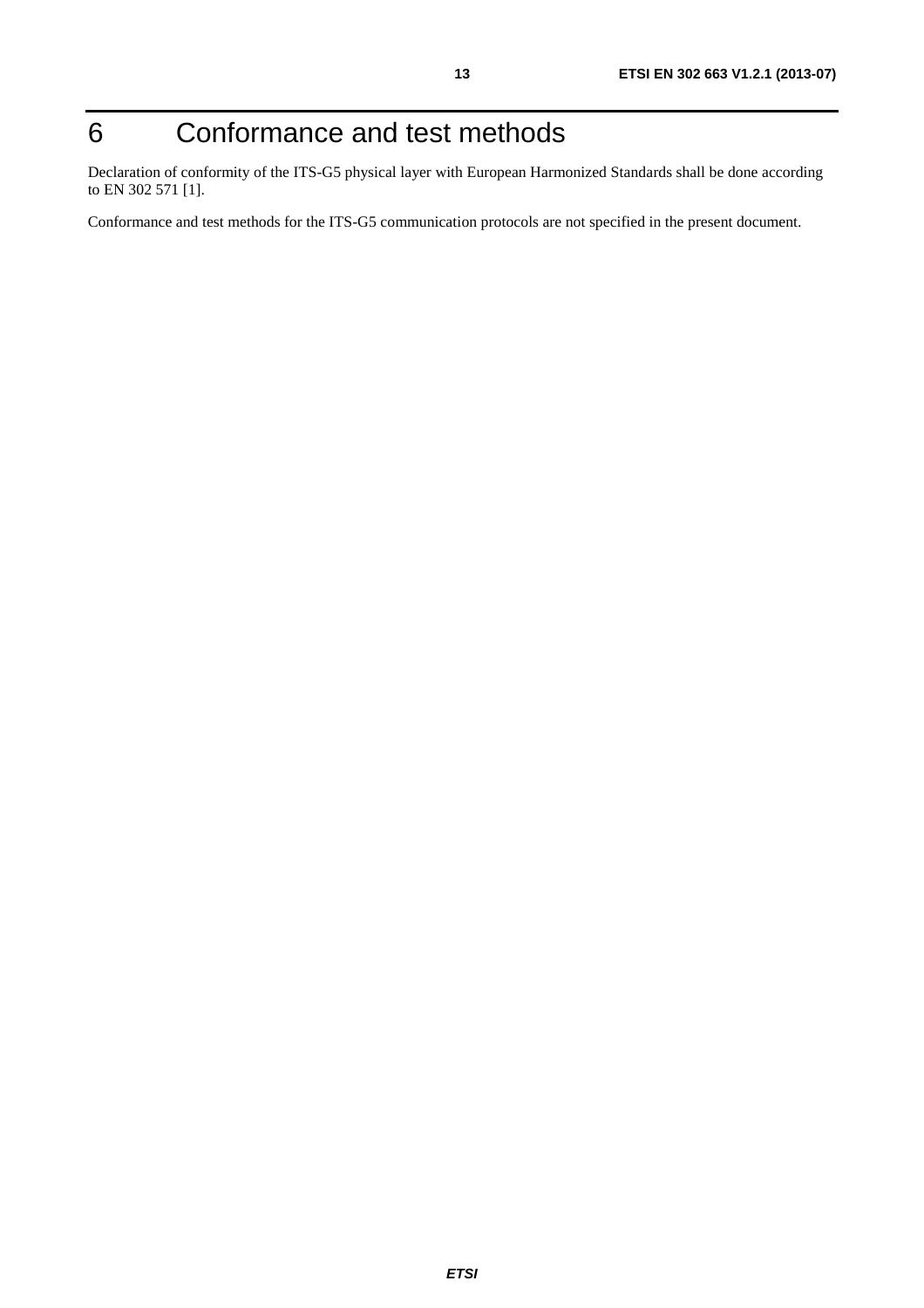# Annex A (normative): MIB parameter

Table A.1 defines the relevant value of the MIB parameter specified in IEEE 802.11-2012 [3] that shall be set by ITS-G5 stations using ITS-G5A, ITS-G5B, and ITS-G5D bands.

| Table A.1: MIB parameter |  |
|--------------------------|--|
|--------------------------|--|

| Name              | <b>Initial value</b> | Value may be<br>changed | Remark                                                                                              |
|-------------------|----------------------|-------------------------|-----------------------------------------------------------------------------------------------------|
| dot110CBActivated | True                 | No                      | Specified in IEEE 802.11-2012 [3]. When<br>True, operation outside the context of a BSS<br>applies. |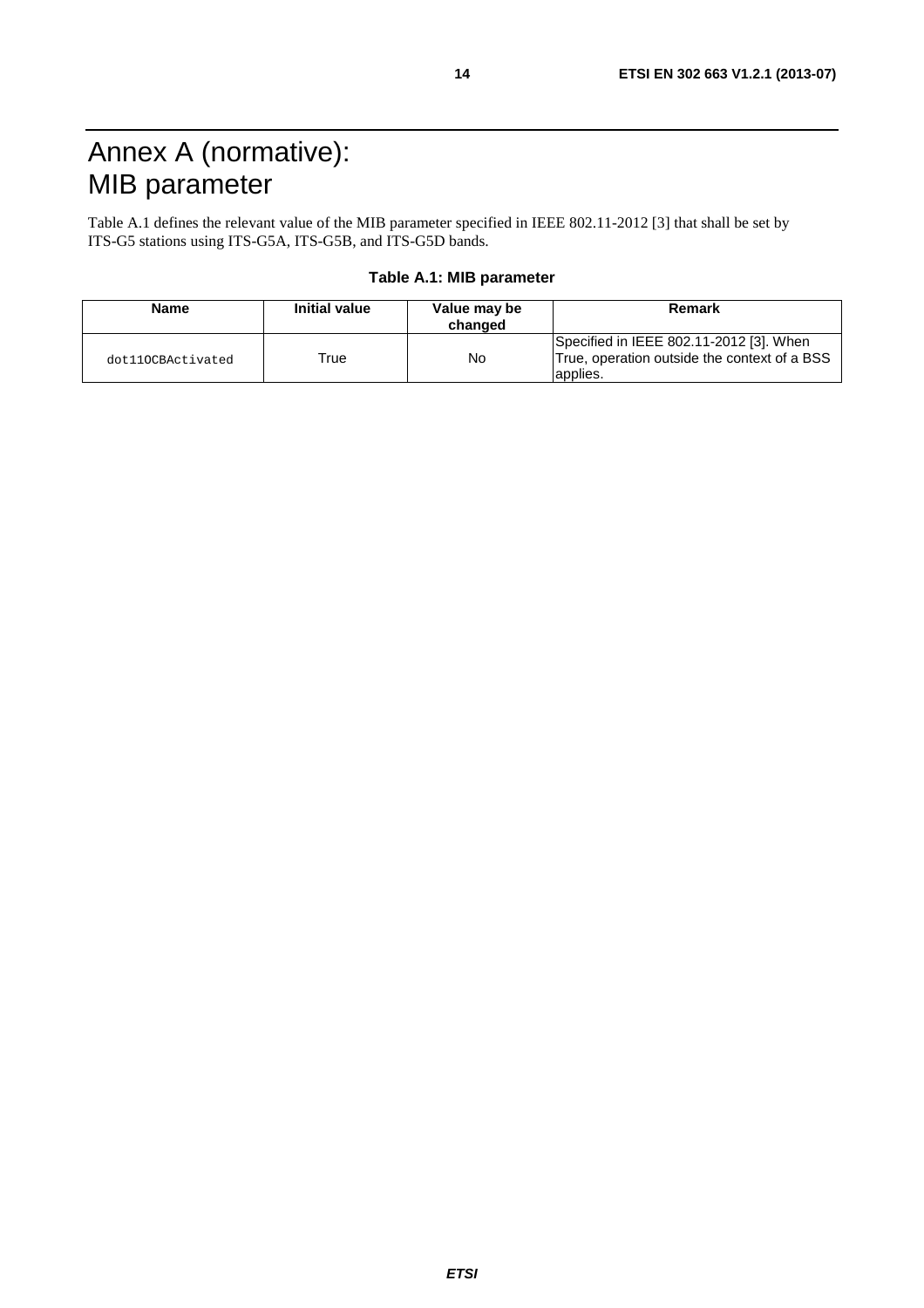# Annex B (informative): Introduction to IEEE 802.11-2012

# B.1 Introduction

The aim with the present informative annex is to introduce the reader of the present document to the IEEE 802.11-2012 [3] when used in the vehicular environment.

NOTE 1: The annex is a brief introduction and the reader is referred to IEEE 802.11-2012 [3] for further details.

In March 2012, the amendment IEEE 802.11p-2010 [i.11] was classified as superseded and enrolled into the new version of IEEE 802.11-2012 [3]. IEEE 802.11p-2010 [i.11] was developed to support new emerging applications utilizing wireless communication between vehicles in an effort to decrease road traffic accidents and improve road traffic efficiency. IEEE 802.11p-2010 [i.11] added a new management information base (MIB) variable called dot11OCBActivated and by setting this to true a new capability in the IEEE 802.11-2012 [3] is introduced namely the possibility to communicate outside the context of a basic service set (BSS), which is the smallest building block of an 802.11 network. The side effect of this are that the BSS authentication and association procedures are removed because this is a time consuming process and in a vehicular environment where nodes are highly mobile and transactions may not be completed until the nodes are out of each other's radio ranges. The communication outside of a BSS can be thought of as *ad hoc* communications and should not be confused with the independent BSS network topology supported in IEEE 802.11-2012 [3]. To distinguish between communication within a BSS and outside of a BSS the network identification (basic service set id, BSSID) is set to a wildcard in every frame transmitted in an 802.11p communications. The removal of authentication and association procedures implies further changes to IEEE 802.11-2012 [3], which will be outlined in the following clauses.

- NOTE 2: An amendment is an improvement to an already existing work implying that IEEE 802.11p-2010 [i.11] was not standalone and knowledge about the core IEEE Std 802.11 [3] was necessary to understand the functionality of IEEE Std 802.11p [i.11].
- NOTE 3: All primitives ending with "Enabled" in the former published version of IEEE Std 802.11 [3] have changed name to "Activated" in the new version IEEE 802.11-2012 [3].
- NOTE 4: To facilitate the reading of the current annex the name 802.11p will be used throughout the text referring when the dot11OCBActivated is set to true enabling communication outside the context of a BSS in IEEE 802.11-2012 [3]. The references to specific clauses will be made to IEEE 802.11-2012 [3] and not the superseded IEEE Std  $802.11p-2010$  [i.11].

IEEE Std 802.11 [3] offers several physical (PHY) layers and one common medium access control (MAC) sublayer with Quality of Service (QoS) support. IEEE 802.11p-2010 [i.11] is using the orthogonal frequency division multiplexing (OFDM) PHY detailed in clause 18 of IEEE 802.12-2012 [3] (a.k.a. IEEE 802.11a-1999 [i.12]), with minor additions, and it has support for QoS through the former amendment called IEEE 802.11e-2005 [i.13] (approved in 2004 and enrolled in IEEE 802.11-2012 [3]).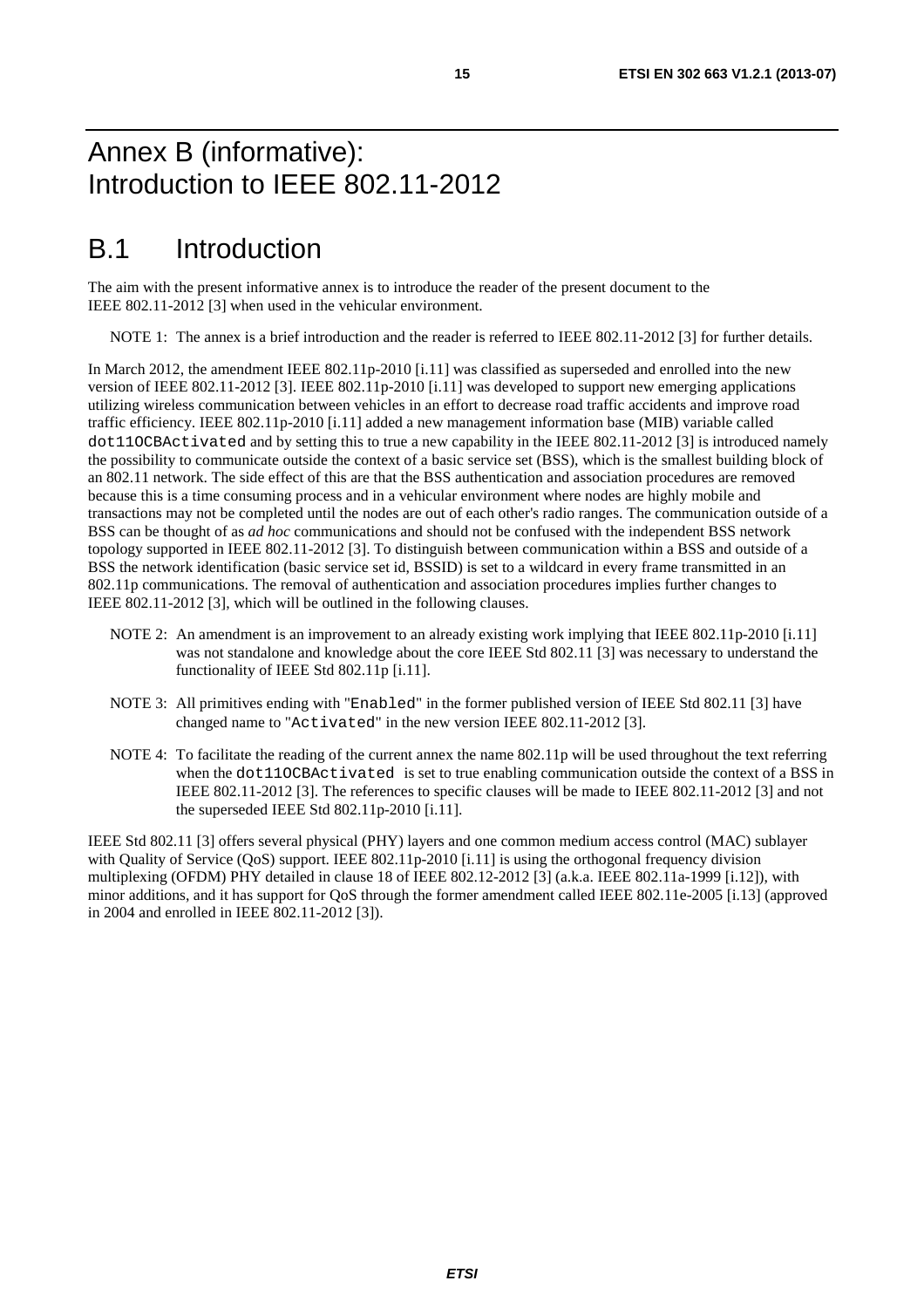# B.2 Network topology

The IEEE 802.11-2012 [3] standard contains two basic network topologies IEEE 802.11-2012 [3]: the infrastructure BSS and the independent BSS (IBSS). The former contains an access point (AP) and data traffic usually takes a detour through the AP even though two nodes are closely co-located. The IBSS is a set of nodes communicating directly with each other and this is also called *ad hoc* or peer-to-peer network. Both these topologies are aimed for nomadic devices and synchronization is required between nodes performed via beacons. Further, they are identified with a unique BSSID. Association and authentication are required in infrastructure BSS whereas in IBSS association is not used and communication can take place in an unauthenticated mode. With the introduction of 802.11p a new capability of the 802.11 is introduced, namely communication outside the context of a BSS, see clause 4.3.11 of IEEE 802.11-2012 [3]. The communication outside of a BSS is enabled by setting the MIB variable dot11OCBActivated to true. In this mode authentication, association and security between nodes are disabled at the MAC sublayer. This implies that active and passive scanning of BSS and IBSS are disabled. The scanning on frequency channels for the node in order to join an existing network is no longer enabled. Therefore, the implementation of 802.11p in the vehicular environment requires predetermined frequency channels such as the G5-CCH to be set in the management.

# B.3 Physical layer

The PHY in 802.11p is OFDM detailed in clause 18 of 802.11. The basic idea is to divide the available frequency spectrum into narrower subchannels (subcarriers). The high-rate data stream is split into a number of lower-rate data streams transmitted simultaneously over a number of subcarriers, where each subcarrier is narrow banded. There are 52 subcarriers, where 48 are used for data and 4 are pilot carriers. The OFDM PHY layer has support for eight different transfer rates, which are achieved by using different modulation schemes and coding rates. In Table B.1 the different transfer rates together with the coding schemes used in 802.11p are tabulated for 10 MHz frequency channels. Support of three transfer rates are mandatory; 3 Mbit/s, 6 Mbit/s, and 12 Mbit/s.

NOTE: The OFDM PHY supports 3 different frequency channel bandwidths, i.e. 5 MHz, 10 MHz and 20 MHz, where the latter is commonly used for WLAN at 5 GHz and 10 MHz is used for the vehicular environment at 5,9 GHz.

| Transfer rate | <b>Modulation</b> | <b>Coding rate</b> | Data bits per OFDM | Coded bits per     |
|---------------|-------------------|--------------------|--------------------|--------------------|
| [Mbit/s]      | scheme            |                    | symbol             | <b>OFDM</b> symbol |
|               | <b>BPSK</b>       | 1/2                | 24                 | 48                 |
| 4,5           | <b>BPSK</b>       | 3/4                | 36                 | 48                 |
|               | <b>QPSK</b>       | 1/2                | 48                 | 96                 |
|               | <b>QPSK</b>       | 3/4                | 72                 | 96                 |
| 12            | 16-QAM            | 1/2                | 96                 | 192                |
| 18            | 16-QAM            | 3/4                | 144                | 192                |
| 24            | 64-QAM            | 2/3                | 192                | 288                |
| 27            | 64-QAM            | 3/4                | 216                | 288                |

**Table B.1: Transfer rates, modulation schemes and coding rates in 802.11p** 

In Figure B.1 the resulting PHY packet is depicted, i.e. the physical layer convergence procedure (PLCP) protocol data unit (PPDU). The PLCP service data unit (PSDU) contains the data from the MAC layer including MAC header and trailer (collectively named MAC protocol data unit, MPDU). The preamble is used for synchronizing the receiver and the signal field contains information about the packet length and at what data rate the data field is transmitted with. The signal field is always transmitted using BPSK with a coding rate of  $1/2$ . The duration of one OFDM symbol is 8  $\mu$ s in 802.11p and depending on the modulation scheme and coding rate different numbers of data bits can be carried in each OFDM symbol, see Table B.1. The signal field consists of 24 bits transmitted with the lowest transfer rates and therefore it takes 8 µs.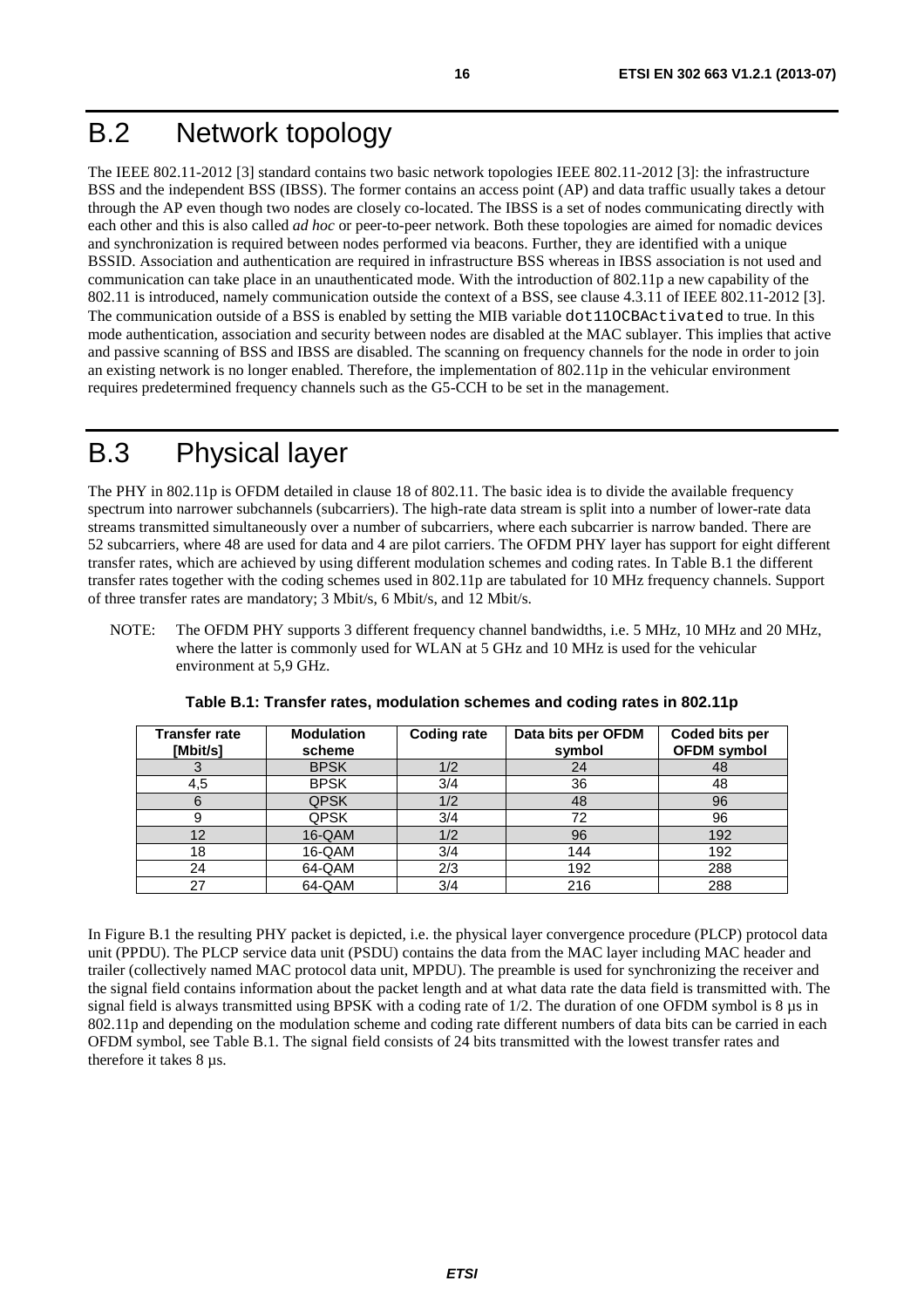| Rate<br>4 bits     | Res.<br>1 bit | Length<br>12 bits |  | Parity<br>1 bit | Tail<br>6 bits | Service<br>16 bits | <b>PSDU</b> | Tail<br>6 bits | Pad bits |
|--------------------|---------------|-------------------|--|-----------------|----------------|--------------------|-------------|----------------|----------|
|                    |               |                   |  |                 |                |                    |             |                |          |
| Signal<br>Preamble |               |                   |  | Data            |                |                    |             |                |          |

#### **Figure B.1: The resulting PHY packet, i.e. PPDU, ready for transmission**

In Table B.2 an explanation to all the different fields in the packet is given together with duration for 10 MHz frequency channels. The preamble and the signal field have fixed duration.

| <b>Field</b>                                     | <b>Subfield</b> | <b>Description</b>                                                                                         | Duration [µs]                                                |  |
|--------------------------------------------------|-----------------|------------------------------------------------------------------------------------------------------------|--------------------------------------------------------------|--|
| N/A<br>Preamble<br>and a long training sequence. |                 | Synchronizing receiver. Consists of a short                                                                | 32                                                           |  |
|                                                  | Rate            | Specifies the transfer rate at which the data<br>field in the PPDU will be transmitted.                    |                                                              |  |
|                                                  | Reserved        | For future use.                                                                                            |                                                              |  |
| Signal                                           | Length          | The length of the packet.                                                                                  | 8                                                            |  |
|                                                  | Parity          | Parity bit.                                                                                                |                                                              |  |
|                                                  | Tail            | Used for facilitate decoding and calculation<br>of rate and length subfields.                              |                                                              |  |
|                                                  | Service         | Used for synchronizing the descrambler at<br>receiver.                                                     |                                                              |  |
|                                                  | <b>PSDU</b>     | The data from the MAC layer including<br>header and trailer, <i>i.e.</i> MPDU.                             | Depending on selected<br>transfer rate and packet<br>length. |  |
| Data                                             | Tail            | Used for putting the convolutional encoder<br>to zero state.                                               |                                                              |  |
|                                                  | Pad bits        | Bits added to reach a multiple of coded bits<br>per OFDM symbol (i.e. 48, 96, 192, 288,<br>see Table B.1). |                                                              |  |

|  |  |  |  | Table B.2: Explanation of the different fields of the PPDU |
|--|--|--|--|------------------------------------------------------------|
|--|--|--|--|------------------------------------------------------------|

More details about the PHY are found in clause 18 of IEEE 802.11-2012 [3].

### B.4 Medium access control

### B.4.1 Introduction

The MAC algorithm decides when in time a node is allowed to transmit based on the current channel status and the MAC schedules transmission with the goal to minimize the interference in the system to increase the packet reception probability. The MAC algorithm deployed by 802.11p is found in the IEEE 802.11-2012 [3] and it is called enhanced distributed coordination access (EDCA). It is based on the basic distributed coordination function (DCF) but adds QoS attributes. DCF is a carrier sense multiple access with collision avoidance (CSMA/CA) algorithm.

NOTE: The EDCA was introduced with the IEEE 802.11e amendment and it added QoS to the DCF mechanism. IEEE 802.11e [i.13] was published in 2004 and it was enrolled into 802.11 in 2007, at which time the 802.11e document was classified as superseded.

In CSMA/CA a node starts to listen to the channel before transmission and if the channel is perceived as idle for a predetermined listening period the node can start to transmit directly. If the channel becomes occupied during the listening period the node will perform a backoff procedure, i.e. the node has to defer its access according to a randomized time period. In IEEE 802.11-2012 [3], the predetermined listening period is called either arbitration interframe space (AIFS) or distributed interframe space (DIFS) depending upon the mode of operation (EDCA or DCF). The former listening period is used when there is support for QoS.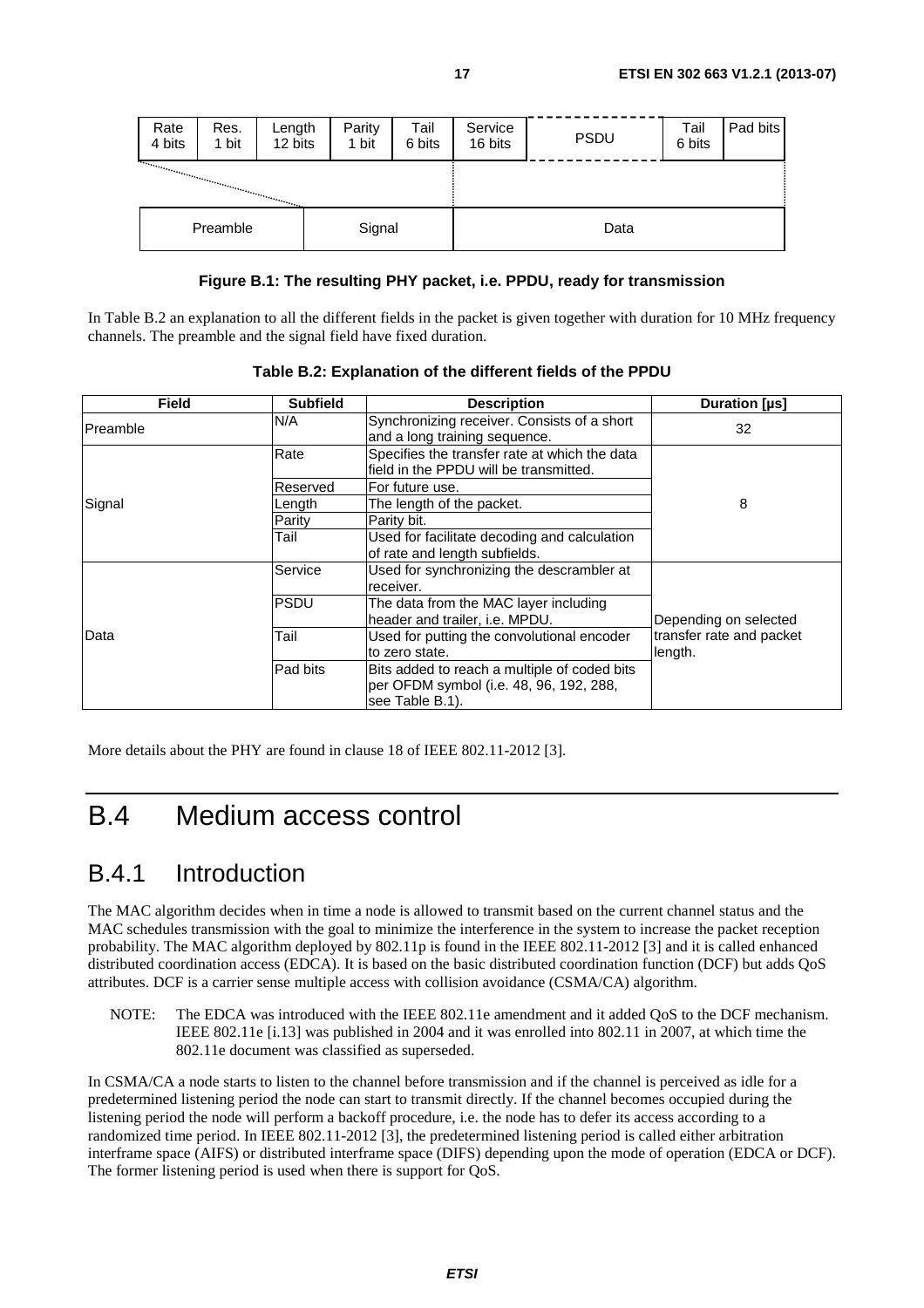### B.4.2 Backoff procedure

The backoff procedure in 802.11 works as follows:

- (*i*) draw an integer from a uniform distribution [0,*CW*], where *CW* refers to the current maximum value of the contention window (the total number of integers to draw from is *CW*+1);
- (*ii*) decrease the backoff value only when the channel is free, one decrement per slot time (for a 10 MHz channel the slot time is  $13 \mu s$ ;
- (*iii*) upon reaching a backoff value of 0, transmit. In broadcast operation the node will only invoke the backoff procedure once during the initial listening period. When 802.11 is employed in unicast mode it acts as a stop-and-wait protocol and the transmitter will wait for an acknowledgment (ACK). If no ACK is received by the sender for some reason (the transmitted packet never reached the intended recipient, the packet was incorrect at reception, or the ACK never reached the sender), a backoff procedure will also be invoked.

For every attempt to send a specific packet (in broadcast mode there is only one attempt but in unicast mode it can be several attempts due to missing ACKs), the current size of the contention window, *CW*, will be increased from its initial value (*CWmin*) until it reaches a maximum value (*CWmax*). This feature of increasing the *CW* allows the network to recover from high utilization periods by spreading transmission attempts in time. After a successful transmission or when the packet had to be discarded because the maximum number of channel access attempts was reached, the *CW* will be set to its initial value again  $(CW_{min})$ .

If the channel becomes busy during the decrease of the backoff value once per 13 µs slot time the node has to suspend the countdown until the channel becomes free again. However, it should be noted that after every busy channel period the node will first wait an AIFS before the decrementation resumes.

NOTE: In broadcast mode the backoff procedure is only invoked once during the initial listening (AIFS) to the channel due to the lack of ACKs in broadcast transmissions. Therefore, the *CW* is always set to its minimum value,  $CW_{min}$ , and it will never be doubled.

More details about the backoff procedure are found in clauses 9.3.3, 9.3.4.3 and 9.19.2.5 of IEEE 802.11-2012 [3].

### B.4.3 Medium access control

In Figure B.2 simplified drawings of the channel access procedure as performed by 802.11 nodes is depicted for broadcast mode, Figure B.2(a), and unicast mode, Figure B.2(b).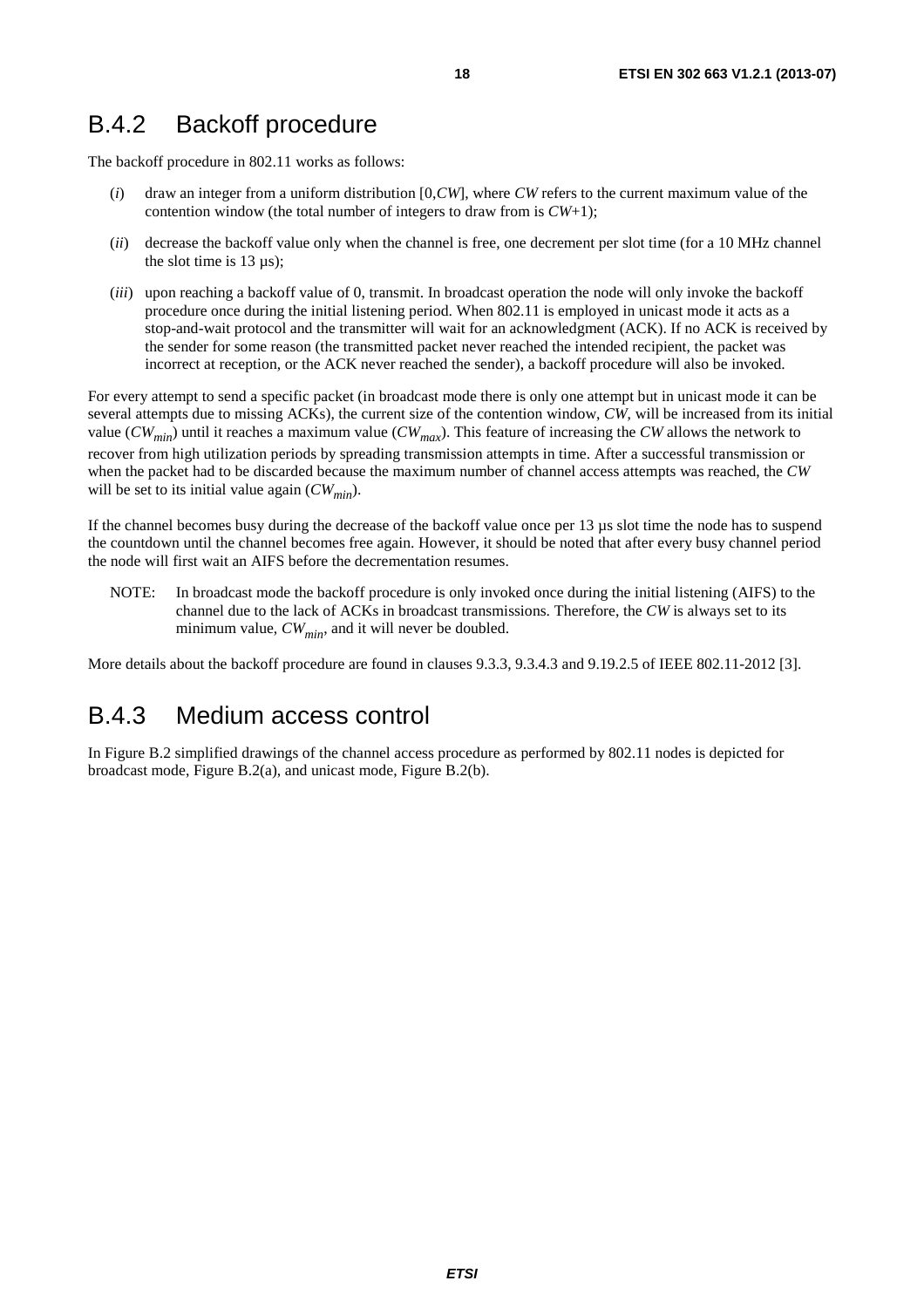

#### **Figure B.2: A simplified drawing of the channel access procedure in IEEE 802.11-2012 [3] in broadcast and unicast mode**

More details about the channel access procedure are found in clause 9 of IEEE 802.11-2012 [3].

### B.4.4 EDCA parameters, AC and UP

EDCA is the official name of one of the MAC algorithms in 802.11, which is used by 802.11p. It is the DCF with inclusion of QoS, i.e. the CSMA/CA algorithm with the possibility to prioritize data traffic. In EDCA every node maintain queues with different AIFS values and CW sizes with the purpose of giving data traffic with higher priority increased probability to access the channel before data traffic with lower priority.

The QoS facility in 802.11 defines eight different user priorities (UPs) and these are inherited from the ANSI/IEEE Std 802.1D [i.10] defining MAC bridges. The UPs from 802.1D are shown in Table B.3 and they are mapped to four different access categories (ACs), i.e. queues, within the QoS facility. This mapping is shown in Table B.3, where the lowest priority is 0 and the highest 7.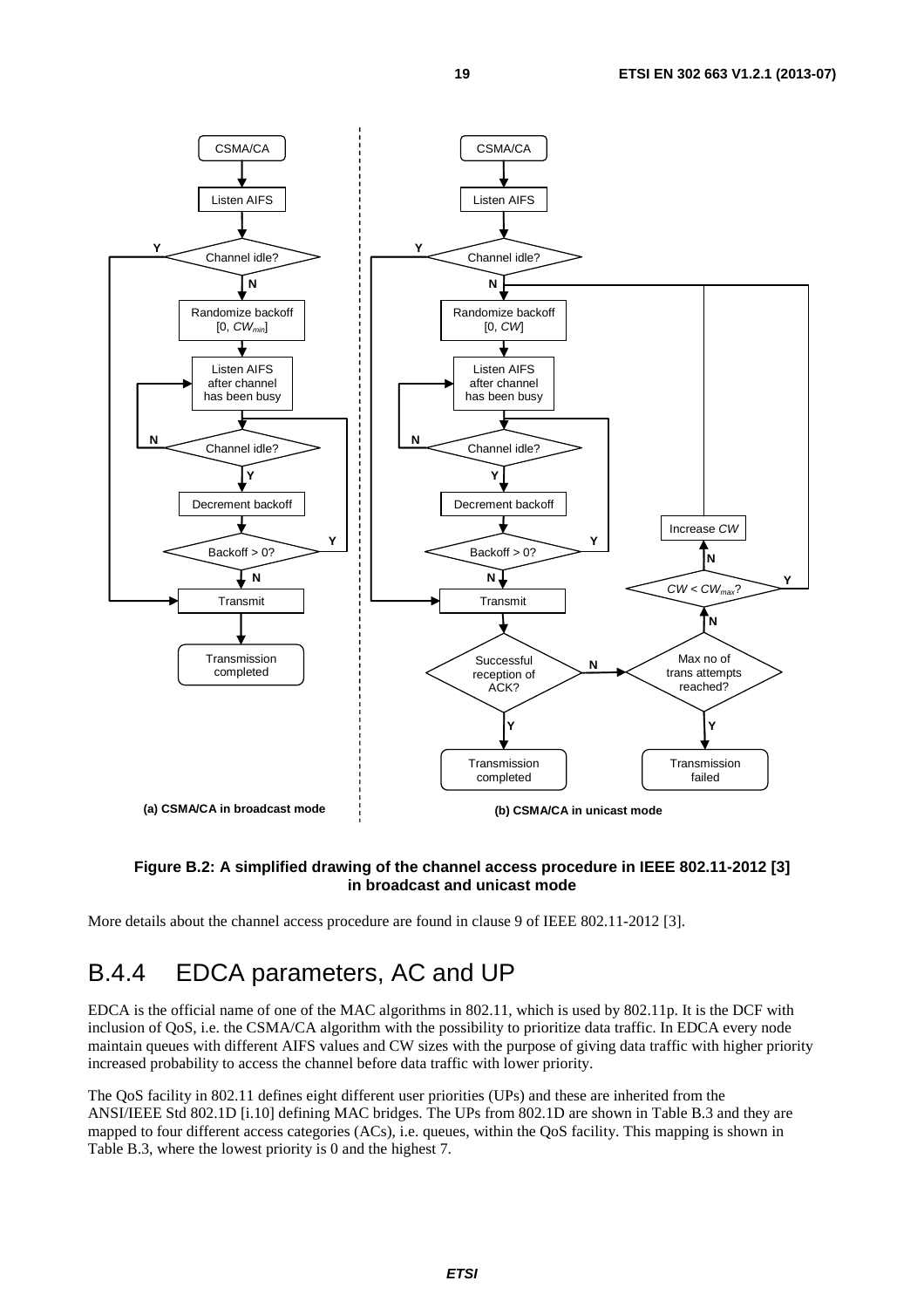| <b>UP in 802.1D</b> | Data traffic type in 802.1D | AC in 802.11 | Data traffic type in 802.11 |
|---------------------|-----------------------------|--------------|-----------------------------|
|                     | Background (BK)             | AC_BK        | Background                  |
|                     | Spare (-)                   | AC BK        | Background                  |
| O                   | Best effort (BE)            | AC BE        | Best effort                 |
| 3                   | Excellent effort (EE)       | AC_BE        | Best effort                 |
| 4                   | Controlled load             | AC_VI        | Video                       |
| 5                   | Video (VI)                  | AC_VI        | Video                       |
| 6                   | Voice (VO)                  | AC_VO        | Voice                       |
|                     | Network control (NC)        | AC_VO        | Voice                       |

**Table B.3: Mapping of UPs in 802.1D to the ACs of QoS facility in 802.11** 

NOTE 1: In 802.1D best effort traffic has the lowest priority 0 but the traffic type background has the priority of 1 even if this traffic type in reality has lower priority than the best effort type. For historical reasons the priority of the best effort traffic in 802.1D is not changed because of interoperability problems with legacy network equipment. This priority conflict is however solved in the QoS facility in 802.11.

The resulting AIFS for the ACs is calculated using the following formula:

$$
AIFS[AC] = AIFSN[N] \times aSlotTime + aSIFSTime
$$
 (B.1)

where the *AIFSN* stands for AIFS number, which is an integer, *aSlotTime* and the *aSIFSTime* (short interframe space) are fetched from the PHY in use and they are fixed. Consequently, the AIFSN is the parameter determining the listening period (AIFS) for each queue (AC). In Table B.4 the default values for AIFSN and CW is tabulated for the different ACs in 802.11p, found in Table 8-106 IEEE 802.11-2012 [3].

**Table B.4: The default values for the AIFSN and CW in 802.11p found in IEEE 802.11-2012 [3]** 

| AC.   | $\boldsymbol{C}\boldsymbol{W_{min}}$ | $\boldsymbol{\mathit{CW}}_{\textit{max}}$ | <b>AIFSN</b> |
|-------|--------------------------------------|-------------------------------------------|--------------|
| AC VO | $(aCWmin + 1)/4 - 1$                 | $(aCWmin + 1)/2 - 1$                      |              |
| AC VI | $(aCWmin + 1)/2 - 1$                 | aCWmin                                    |              |
| AC BE | aCWmin                               | aCWmax                                    |              |
| AC BK | aCWmin                               | aCWmax                                    |              |

NOTE 2: The default values may be changed through some other mean such as the advertisement, regulation or another controlling standard.

In Table B.5 the different parameter values needed to determine MAC specific functions for 10 MHz channels of the OFDM PHY layer are tabulated. These values are fetched from Table 18-17 in IEEE 802.11-2012 [3].

**Table B.5: OFDM PHY specific parameters used in 802.11p found in IEEE 802.11-2012 [3]** 

| <b>Parameter</b> | <b>Value</b>     |
|------------------|------------------|
| aSlotTime        | 13 <sub>us</sub> |
| aSIFSTime        | 32 us            |
| aCWmin           | 15               |
| aCWmax           | 1 023            |

In Table B.6 the resulting default values for 802.11p's ACs are tabulated using Table B.4, Table B.5 and Equation (B.1).

**Table B.6: The resulting AIFS and CW sizes for 802.11p's ACs** 

| АC        | $\boldsymbol{\mathsf{CW}}_{\sf min}$ | $\boldsymbol{C}\boldsymbol{W}_{\boldsymbol{max}}$ | <b>AIFS</b> |
|-----------|--------------------------------------|---------------------------------------------------|-------------|
| AC_VO     |                                      |                                                   | $58 \mu s$  |
| AC_VI     |                                      | 15                                                | 71 µs       |
| $AC$ $BE$ | 15                                   | 1 0 2 3                                           | 110 $\mu$ s |
| AC_BK     | ט ו                                  | l 023                                             | $149$ µs    |

More details about the EDCA mechanism is found in clause 9.19.12 of IEEE 802.11-2012 [3].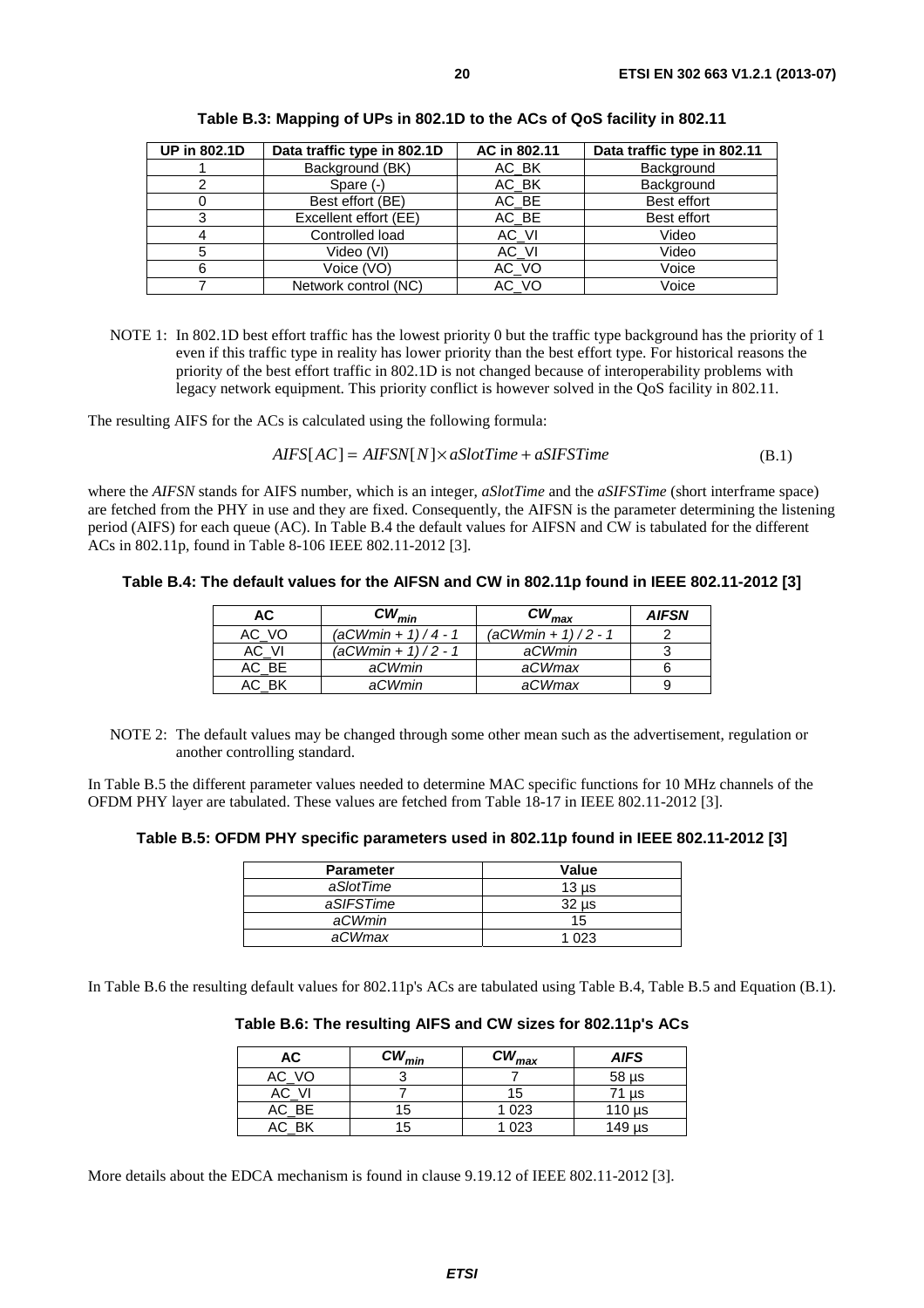# B.5 Implications of the dot11OCBActivated set to true

In 802.11p the new MIB variable dot11OCBActivated is introduced and when this is set to true certain features are disabled or given new default values in 802.11. The major change to the overall 802.11 standard is the possibility to exchange data frames without any prior network establishment, i.e. no authentication and association procedures are allowed at the MAC sublayer in 802.11p. The removal of these procedures affects many things because now there is no node that is responsible for determining network specific features such as power save mode, network id (basic service set identification, BSSID), security, synchronization, and negotiation about QoS. The following list is an excerpt of examples that is affected by the dot11OCBActivated is set true:

- MAC sublayer authentication and association procedures are disabled
- Power save is not allowed
- The BSSID is set to a wildcard containing only ones
- The traditional synchronization found in 802.11 is not possible because no beacons exist, however 802.11p also defines a new Timing Advertisement management frame type
- 802.11 Security needs association and authentication procedures and it is therefore not supported
- NOTE: Security will be provided through other standards in the cooperative ITS domain and synchronization can be done using, e.g. GPS.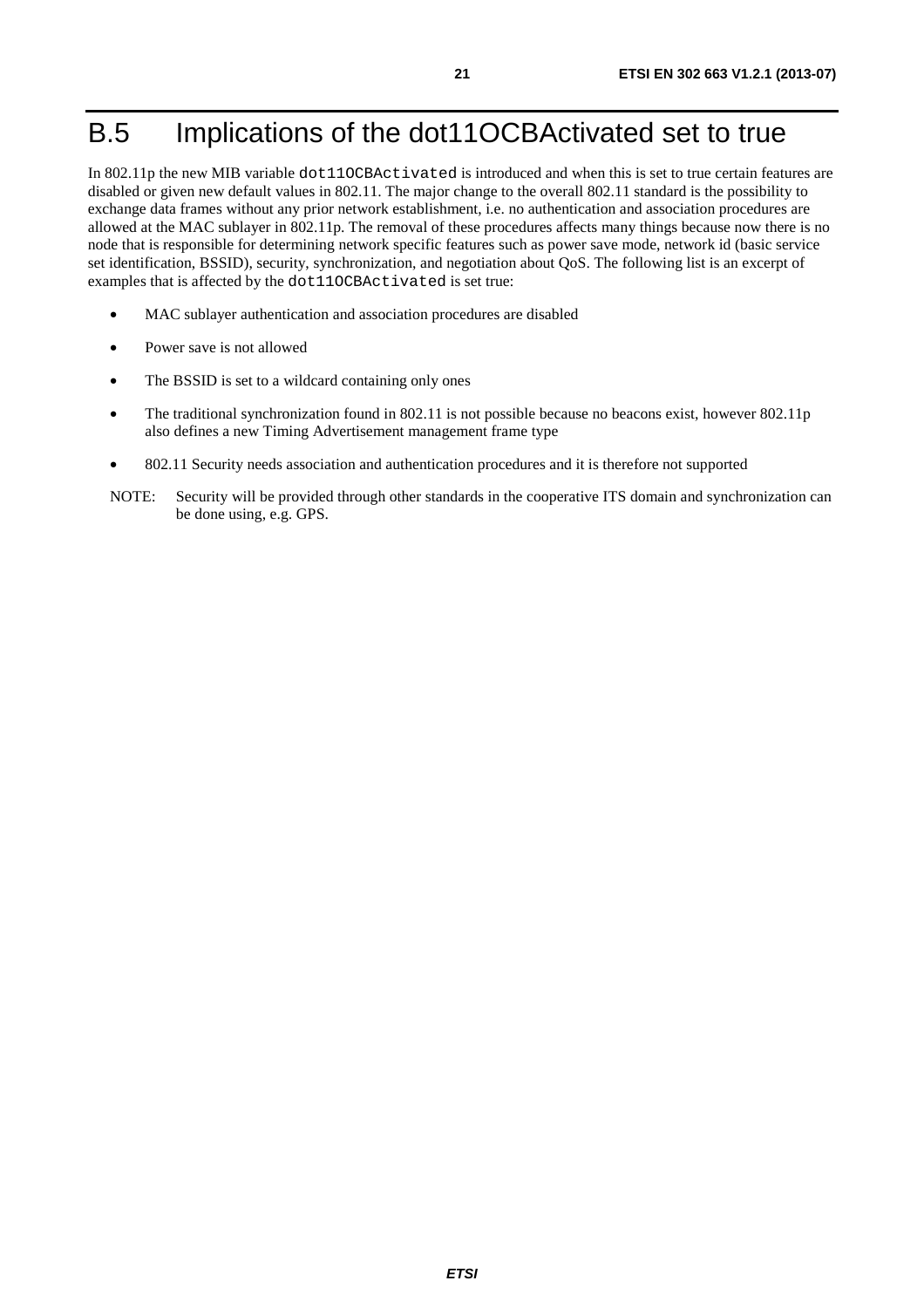# Annex C (informative): ITS-G5C frequency band

The usage of the ITS-G5C band, a.k.a. the RLAN/WLAN/BRAN band, situated between 5 470 MHz to 5 725 MHz is regulated in EN 301 893 [i.14], which conditions are given in Commission Decisions 2005/513/EC [i.5] and 2007/90/EC [i.6]. The regulation requires TPC, DFS, and uniform spreading of signals to avoid interfering with radar systems. A typical network topology for the usage of the RLAN band is an AP (master) with associated nodes (slaves) and here no DFS implementation is necessary for the slaves because the distance between master and slaves are typically short (and indoor). However, the broadband fixed wireless access in the 5,8 GHz band detailed in EN 302 502 [i.15] requires a full DFS implementation for all transmitters taking into account higher output power and larger communication distances. Mobile transmitters in vehicles probably fall in the same category. Even if a fixed ITS-G5 station (roadside unit, RSU) finds a frequency channel perceived to be radar "free", the mobile transmitter may not have the same perception when being for example on the border of the RSU's communication range.

The requirement of TPC and DFS is covered in IEEE 802.11-2012 [3] through the MIB parameter

dot11SpectrumManagementRequired set to true. When setting the MIB parameter dot11OCBActivated to true, dot11SpectrumManagementRequired is false, thus the two modes of operation are mutually exclusive. Hence, communication outside the context of a basic service set is not possible in the ITS-G5C band. But short range communication with a fixed station in the context of a BSS in combination with spectrum management is possible (e.g. in a garage) even though not specified for ITS-G5 stations at time of preparation of the present document.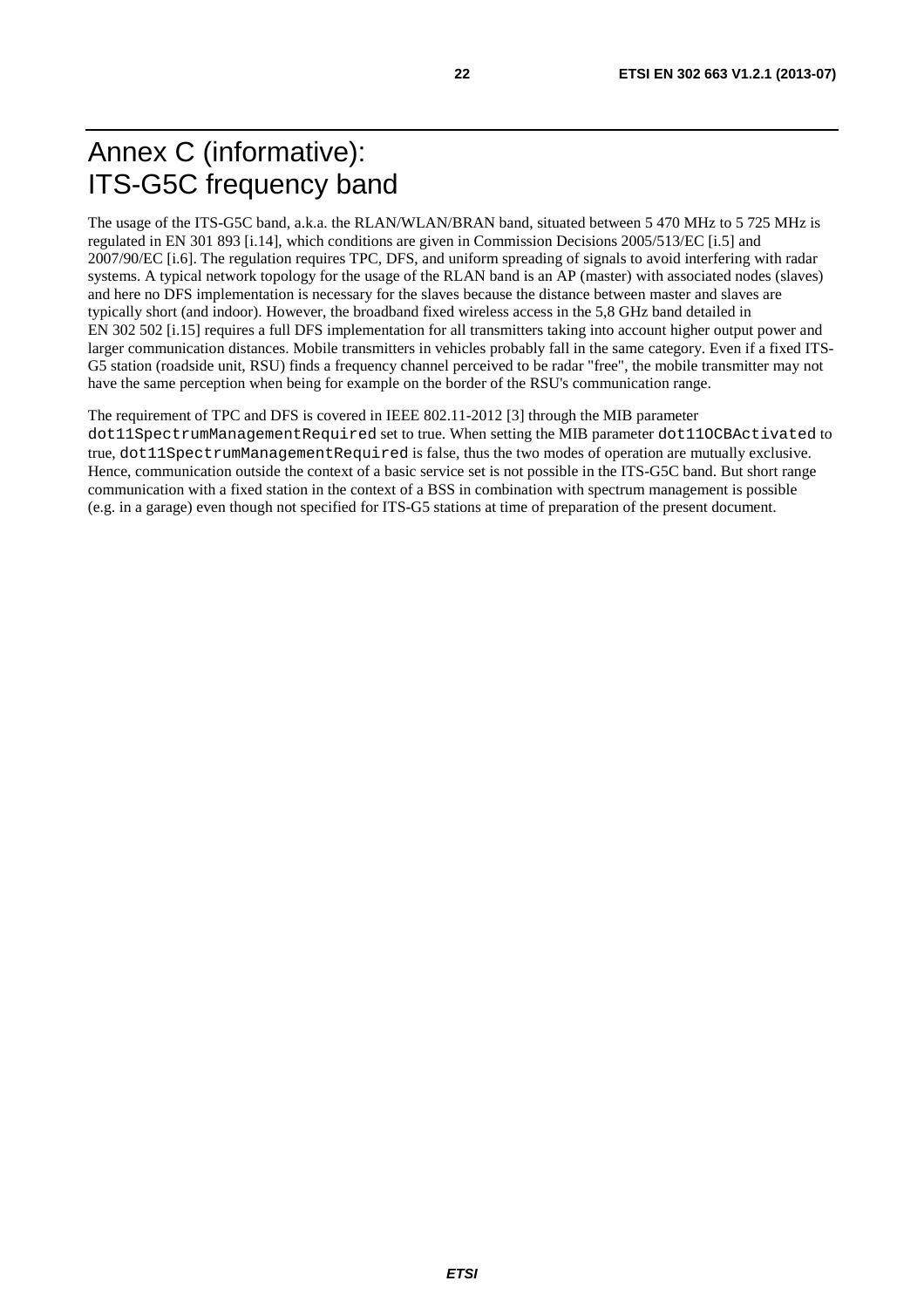ETSI TR 102 654 (V1.1.1): "Electromagnetic compatibility and Radio spectrum Matters (ERM); Road Transport and Traffic Telematics (RTTT); Co-location and Co-existence Considerations regarding Dedicated Short Range Communication (DSRC) transmission equipment and Intelligent Transport Systems (ITS) operating in the 5 GHz frequency range and other potential sources of interference".

ECC/DEC/(08)01: "ECC Decision of 14 March 2008 on the harmonised use of the 5875-5925 MHz frequency band for Intelligent Transport Systems (ITS)".

ETSI TS 102 723-3: "Intelligent Transport Systems; OSI cross-layer topics; Part 3: Interface between management entity and access layer".

ETSI TR 102 960: "Intelligent Transport Systems (ITS); Mitigation techniques to avoid interference between European CEN Dedicated Short Range Communication (RTTT DSRC) equipment and Intelligent Transport Systems (ITS) operating in the 5 GHz frequency range; Evaluation of mitigation methods and techniques".